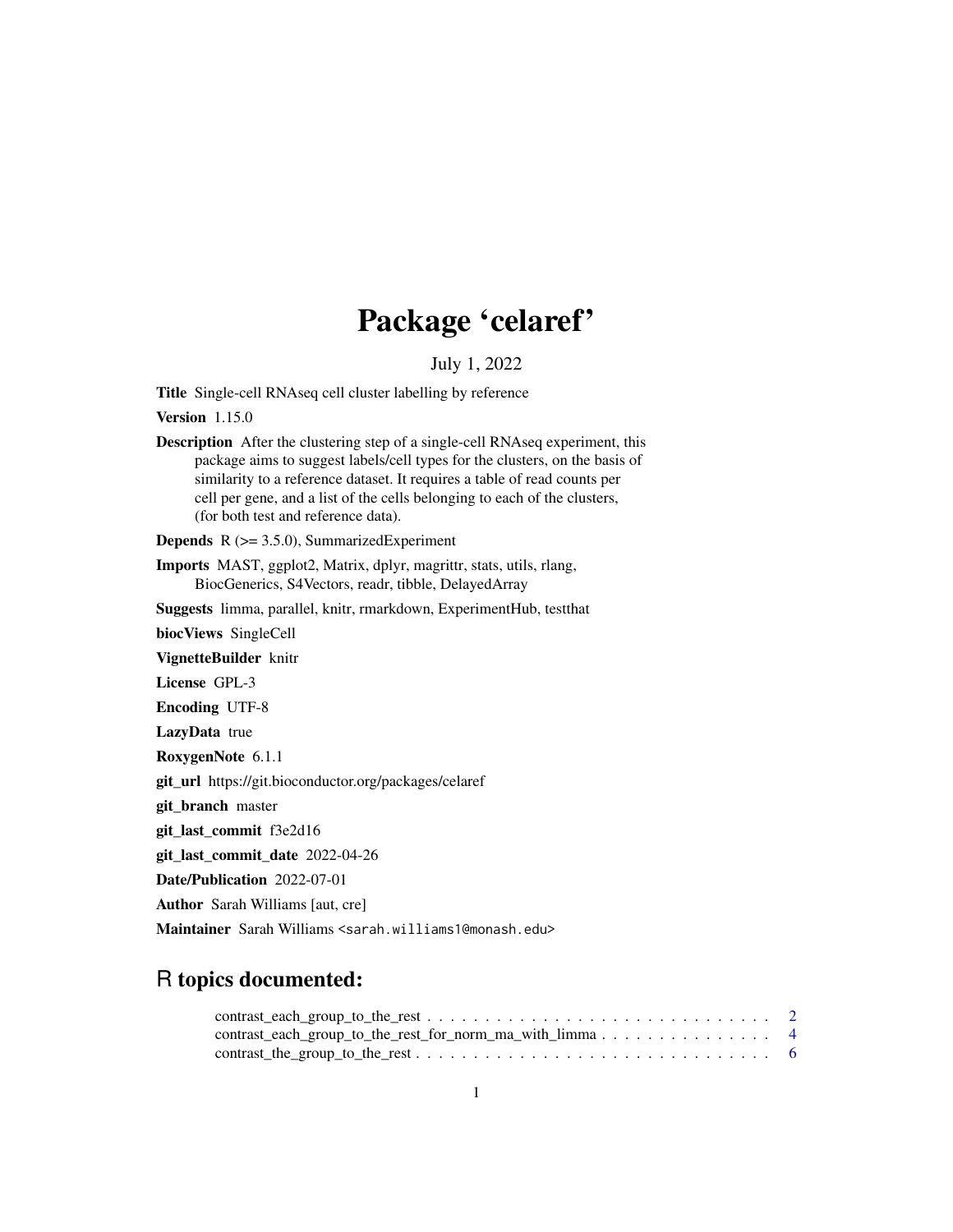<span id="page-1-0"></span>

|       | contrast_the_group_to_the_rest_with_limma_for_microarray 7                                                    |                |
|-------|---------------------------------------------------------------------------------------------------------------|----------------|
|       |                                                                                                               | 8              |
|       |                                                                                                               |                |
|       |                                                                                                               | $\overline{9}$ |
|       |                                                                                                               |                |
|       |                                                                                                               |                |
|       |                                                                                                               |                |
|       |                                                                                                               |                |
|       |                                                                                                               |                |
|       | $de_table.demo_query \ldots \ldots \ldots \ldots \ldots \ldots \ldots \ldots \ldots \ldots \ldots \ldots 12$  |                |
|       | de_table.demo_ref $\dots\dots\dots\dots\dots\dots\dots\dots\dots\dots\dots\dots\dots\dots\dots\dots$          |                |
|       |                                                                                                               |                |
|       |                                                                                                               |                |
|       |                                                                                                               |                |
|       |                                                                                                               |                |
|       |                                                                                                               |                |
|       |                                                                                                               |                |
|       |                                                                                                               |                |
|       |                                                                                                               |                |
|       |                                                                                                               |                |
|       |                                                                                                               |                |
|       |                                                                                                               |                |
|       |                                                                                                               |                |
|       |                                                                                                               |                |
|       | $loadse from__ tables        24$                                                                              |                |
|       |                                                                                                               |                |
|       |                                                                                                               |                |
|       |                                                                                                               |                |
|       |                                                                                                               |                |
|       |                                                                                                               |                |
|       | $subset\_se\_cells\_for\_group\_test \dots \dots \dots \dots \dots \dots \dots \dots \dots \dots \dots \dots$ |                |
|       |                                                                                                               |                |
| Index |                                                                                                               | 37             |
|       |                                                                                                               |                |

<span id="page-1-1"></span>contrast\_each\_group\_to\_the\_rest *contrast\_each\_group\_to\_the\_rest*

## Description

Produces a table of within-experiment differential expression results (for either query or reference experiment), where each group (cluster) is compared to the rest of the cells.

```
contrast_each_group_to_the_rest(dataset_se, dataset_name,
 groups2test = NA, num_cores = 1, n.group = Inf, n.other = n.group
  * 5)
```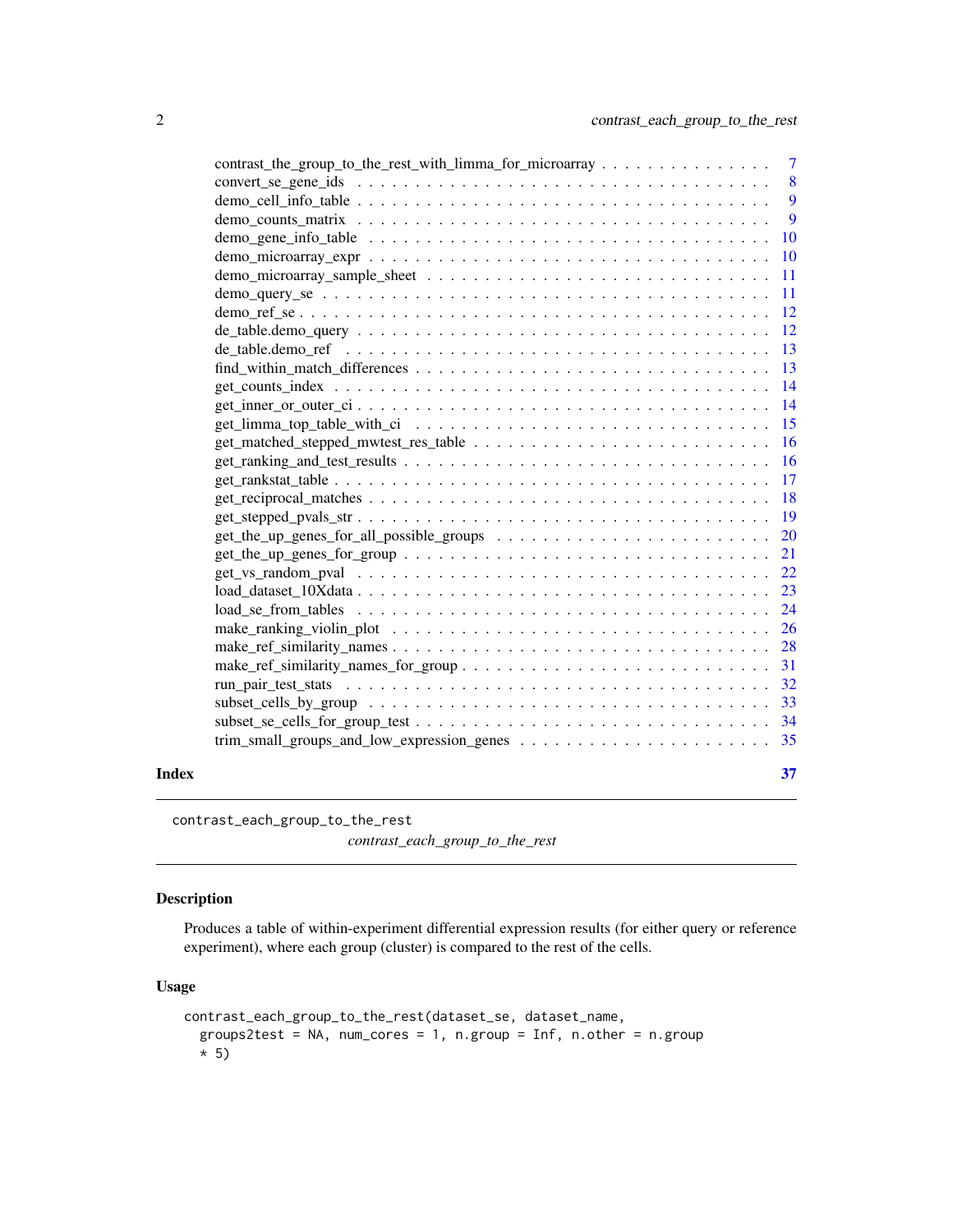| dataset_se   | Summarised experiment object containing count data. Also requires 'ID' and<br>'group' to be set within the cell information (see colData())         |
|--------------|-----------------------------------------------------------------------------------------------------------------------------------------------------|
| dataset_name | Short, meaningful name for this dataset/experiment.                                                                                                 |
| groups2test  | An optional character vector specificing specific groups to check. By default<br>(set to NA), all groups will be tested.                            |
| num_cores    | Number of cores to use to run MAST jobs in parallel. Ignored if parallel package<br>not available. Set to 1 to avoid parallelisation. Default = $1$ |
| n.group      | How many cells to keep for each group in groupwise comparisons. Default $=$<br>Inf                                                                  |
| n.other      | How many cells to keep from everything not in the group. Default = $n.group$ *<br>5                                                                 |

#### Details

Note that this function is *slow*, because it runs the differential expression. It only needs to be run once per dataset though (unless group labels change). Having package **parallel** installed is highly recomended.

If this function runs out of memory, consider specifying *n.group* and *n.other* to run on a subset of cells (taken from each group, and proportionally from the rest for each test). Alternatively use *subset\_cells\_by\_group* to subset dataset\_se for each group independantly.

Both reference and query datasets should be processed with this function.

The tables produced by this function (usually named something like *de\_table.datasetname*) contain summarised results of MAST results. Each group is compared versus cells in the group, versus not in the group, (Ie. always a 2-group contrast, other groups information is ignored). As per MAST reccomendataions, the proportion of genes seen in each cell is included in the model.

#### Value

A tibble the within-experiment de\_table (differential expression table). This is a core summary of the individual experiment/dataset, which is used for the cross-dataset comparisons.

The table feilds won't neccesarily match across datasets, as they include cell annotations information. Important columns (used in downstream analysis) are:

#### ID Gene identifier

ci\_inner Inner (conservative) 95% confidence interval of log2 fold-change.

fdr Multiple hypothesis corrected p-value (using BH/FDR method)

**group** Cells from this group were compared to everything else

sig up Significnatly differentially expressed (fdr  $< 0.01$ ), with a positive fold change?

rank Rank position (within group), ranked by CI inner, highest to lowest.

rescaled\_rank Rank scaled 0(top most overrepresented genes in group) - 1(top most not-present genes)

dataset Name of dataset/experiment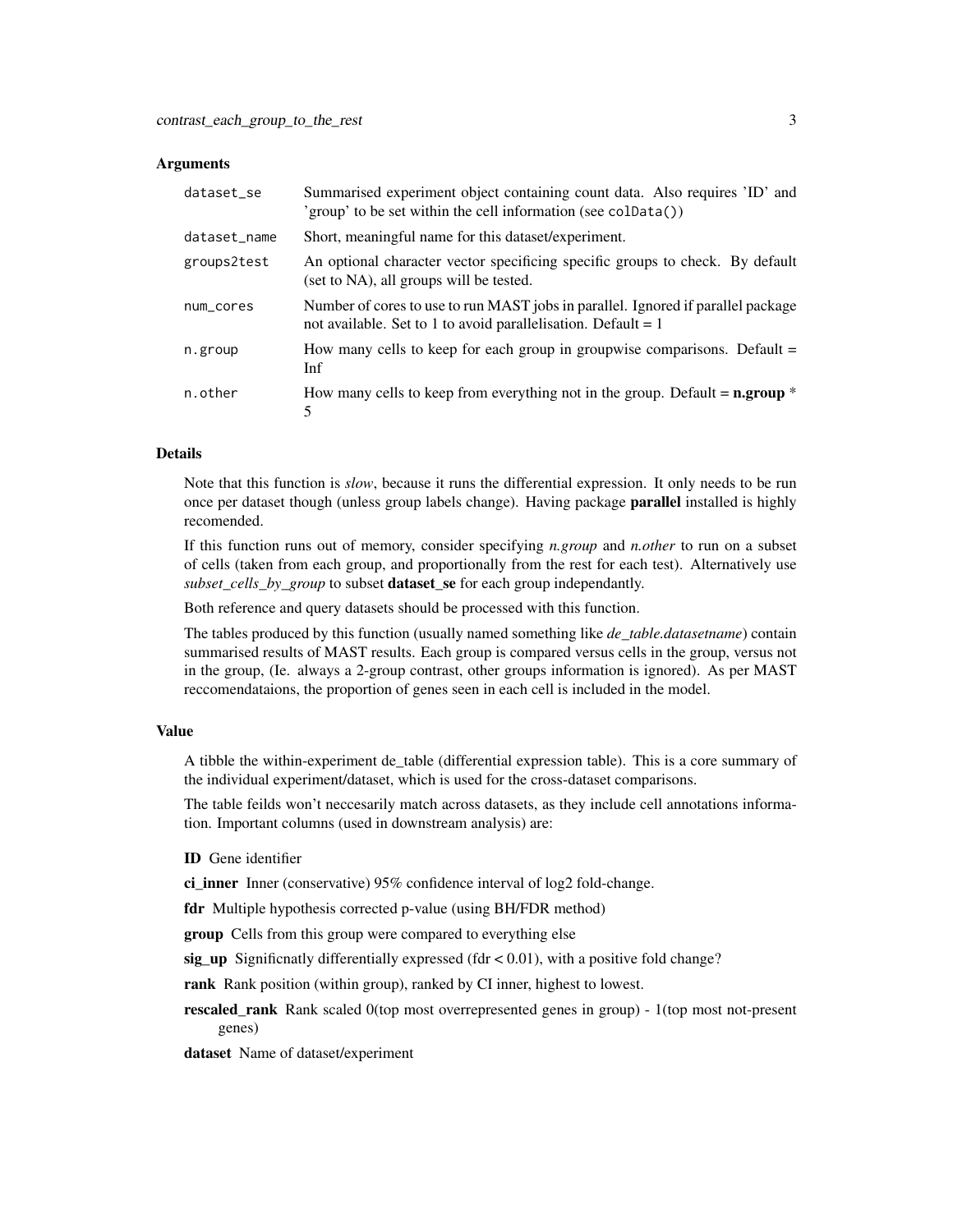## Examples

```
de_table.demo_query <- contrast_each_group_to_the_rest(
     demo_query_se, "a_demo_query")
de_table.demo_ref <- contrast_each_group_to_the_rest(
    demo_ref_se, "a_demo_ref", num_cores=2)
```
<span id="page-3-1"></span>contrast\_each\_group\_to\_the\_rest\_for\_norm\_ma\_with\_limma *contrast\_each\_group\_to\_the\_rest\_for\_norm\_ma\_with\_limma*

## Description

This function loads and processes microarray data (from purified cell populations) that can be used as a reference.

## Usage

```
contrast_each_group_to_the_rest_for_norm_ma_with_limma(norm_expression_table,
sample_sheet_table, dataset_name, sample_name, group_name = "group",
groups2test = NA, extra_factor_name = NA, pval_threshold = 0.01)
```
## Arguments

| norm_expression_table |                                                                                                                                                                                                                                        |  |
|-----------------------|----------------------------------------------------------------------------------------------------------------------------------------------------------------------------------------------------------------------------------------|--|
|                       | A logged, normalised expression table. Any filtering (removal of low-expression<br>probes/genes)                                                                                                                                       |  |
| sample_sheet_table    |                                                                                                                                                                                                                                        |  |
|                       | Tab-separated text file of sample information. Columns must have names. Sam-<br>ple/microarray ids should be listed under sample_name column. The cell-type<br>(or 'group') of each sample should be listed under a column group_name. |  |
| dataset_name          | Short, meaningful name for this dataset/experiment.                                                                                                                                                                                    |  |
| sample_name           | Name of <b>sample_sheet_table</b> with sample ID                                                                                                                                                                                       |  |
| group_name            | Name of sample_sheet_table with group/cell-type. Default = "group"                                                                                                                                                                     |  |
| groups2test           | An optional character vector specificing specific groups to check. By default<br>(set to NA), all groups will be tested.                                                                                                               |  |
| extra_factor_name     |                                                                                                                                                                                                                                        |  |
|                       | Optionally, an extra cross-group factor (as column name in <b>sample_sheet_table</b> )<br>to include in the model used by limma. E.g. An individual/mouse id. Refer<br>$limma$ docs. Default = NA                                      |  |
|                       | $pval_{\text{th}}$ threshold For reporting only, a p-value threshold. Default = 0.01                                                                                                                                                   |  |

<span id="page-3-0"></span>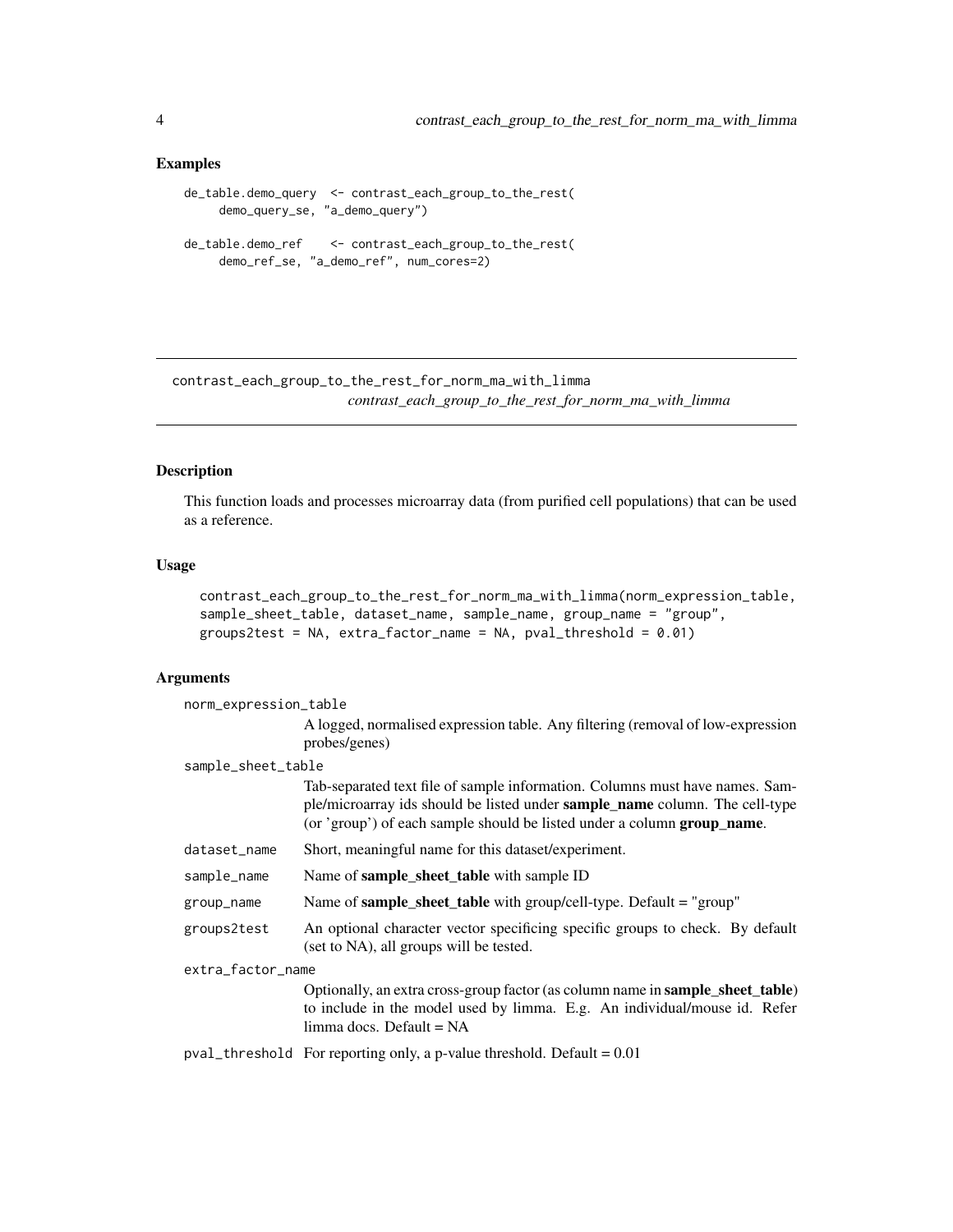#### <span id="page-4-0"></span>Details

Sometimes there are microarray studies measureing purified cell populations that would be measured together in a single-cell sequenicng experiment. E.g. comparing PBMC scRNA to FACssorted blood cell populations. This function will process microarray data with limma and format it for comparisions.

The microarray data used should consist of purified cell types from /emphone single study/experiment (due to batch effects). Ideally just those cell-types expected in the scRNAseq, but the method appears relatively robust to a few extra cell types.

Note that unlike the single-cell workflow there are no summarisedExperiment objects (they're not really comparable) - this function reads data and generates a table of within-dataset differentential expression contrasts in one step. Ie. equivalent to the output of [contrast\\_each\\_group\\_to\\_the\\_rest](#page-1-1).

Also, note that while downstream functions can accept the microarray-derived data as query datasets, its not really intended and assumptions might not hold (Generally, its known what got loaded onto a microarray!)

The (otherwise optional) 'limma' package must be installed to use this function.

## Value

A tibble, the within-experiment de\_table (differential expression table)

#### See Also

[contrast\\_each\\_group\\_to\\_the\\_rest](#page-1-1) is the funciton that makes comparable output on the scR-NAseq data (dataset\_se objects).

[Limma](https://bioconductor.org/packages/release/bioc/html/limma.html) Limma package for differential expression.

Other Data loading functions: [load\\_dataset\\_10Xdata](#page-22-1), [load\\_se\\_from\\_tables](#page-23-1)

#### Examples

```
contrast_each_group_to_the_rest_for_norm_ma_with_limma(
   norm_expression_table=demo_microarray_expr,
   sample_sheet_table=demo_microarray_sample_sheet,
   dataset_name="DemoSimMicroarrayRef",
    sample_name="cell_sample", group_name="group")
```
## Not run:

```
contrast_each_group_to_the_rest_for_norm_ma_with_limma(
  norm_expression_table, sample_sheet_table=samples_table,
  dataset_name="Watkins2009PBMCs", extra_factor_name='description')
```
## End(Not run)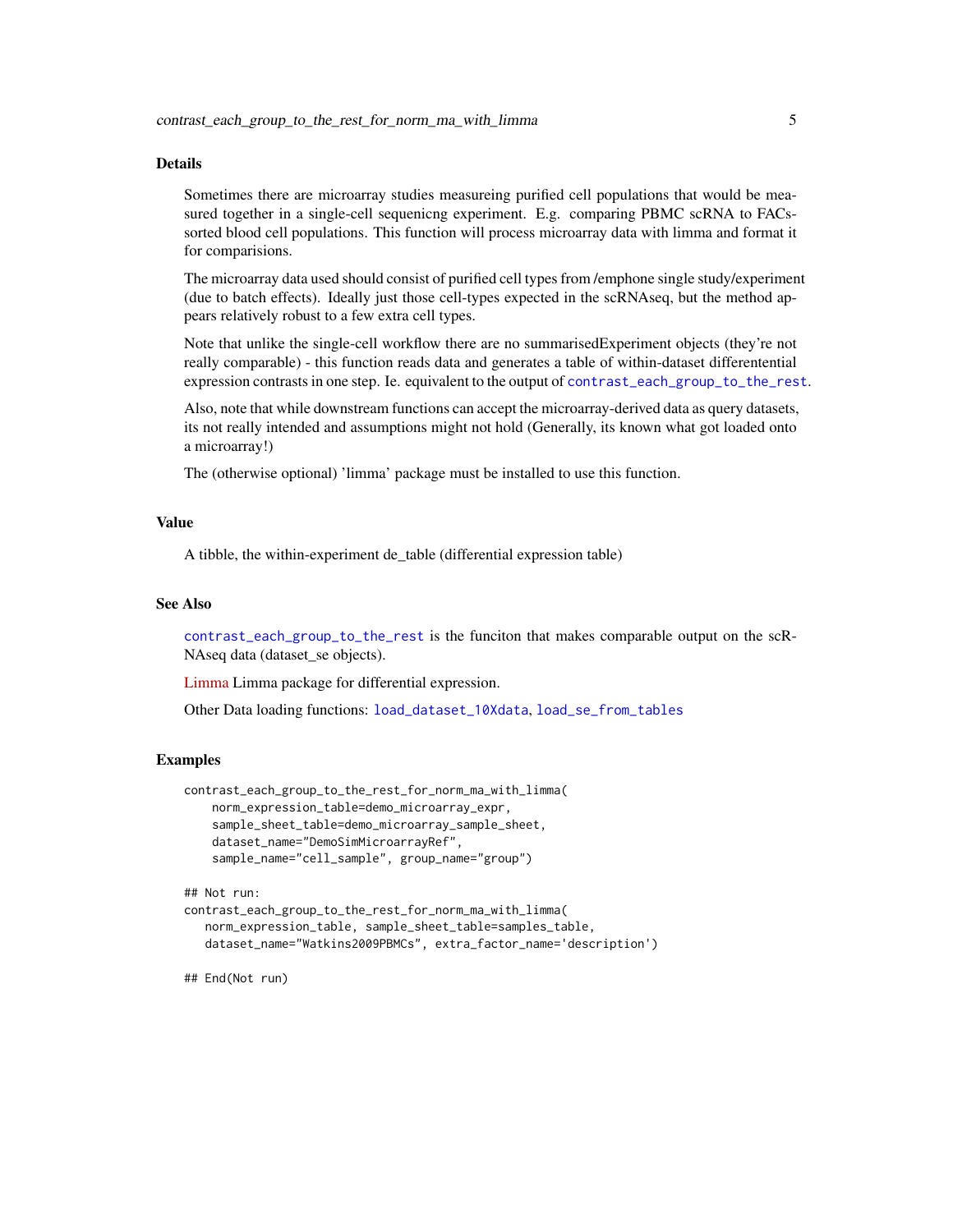<span id="page-5-0"></span>contrast\_the\_group\_to\_the\_rest

*contrast\_the\_group\_to\_the\_rest*

## Description

Internal function to calculate differential expression within an experiment between a specified group and cells not in that group.

## Usage

```
contrast_the_group_to_the_rest(dataset_se, the_group,
  pvalue_threshold = 0.01, n.group = Inf, n.other = n.group * 5)
```
## Arguments

| dataset_se       | Datast summarised Experiment object.                                                             |
|------------------|--------------------------------------------------------------------------------------------------|
| the_group        | group to test                                                                                    |
| pvalue_threshold |                                                                                                  |
|                  | Default = $0.01$                                                                                 |
| n.group          | How many cells to keep for each group in groupwise comparisons. Default $=$<br>Inf               |
| n.other          | How many cells to keep from everything not in the group. Default = $\mathbf{n}.\mathbf{group}$ * |

## Details

This function should only be called by contrast\_each\_group\_to\_the\_rest (which can be passed a single group name if desired). Else 'pofgenes' will not be defined.

MAST is supplied with  $log2$ (counts + 1.1), and zlm called with model  $\sim$  TvsR + pofgenes'. The p-values reported are from the hurdle model. FDR is with default fdr/BH method.

#### Value

A tibble, the within-experiment de\_table (differential expression table), for the group specified.

#### See Also

[contrast\\_each\\_group\\_to\\_the\\_rest](#page-1-1)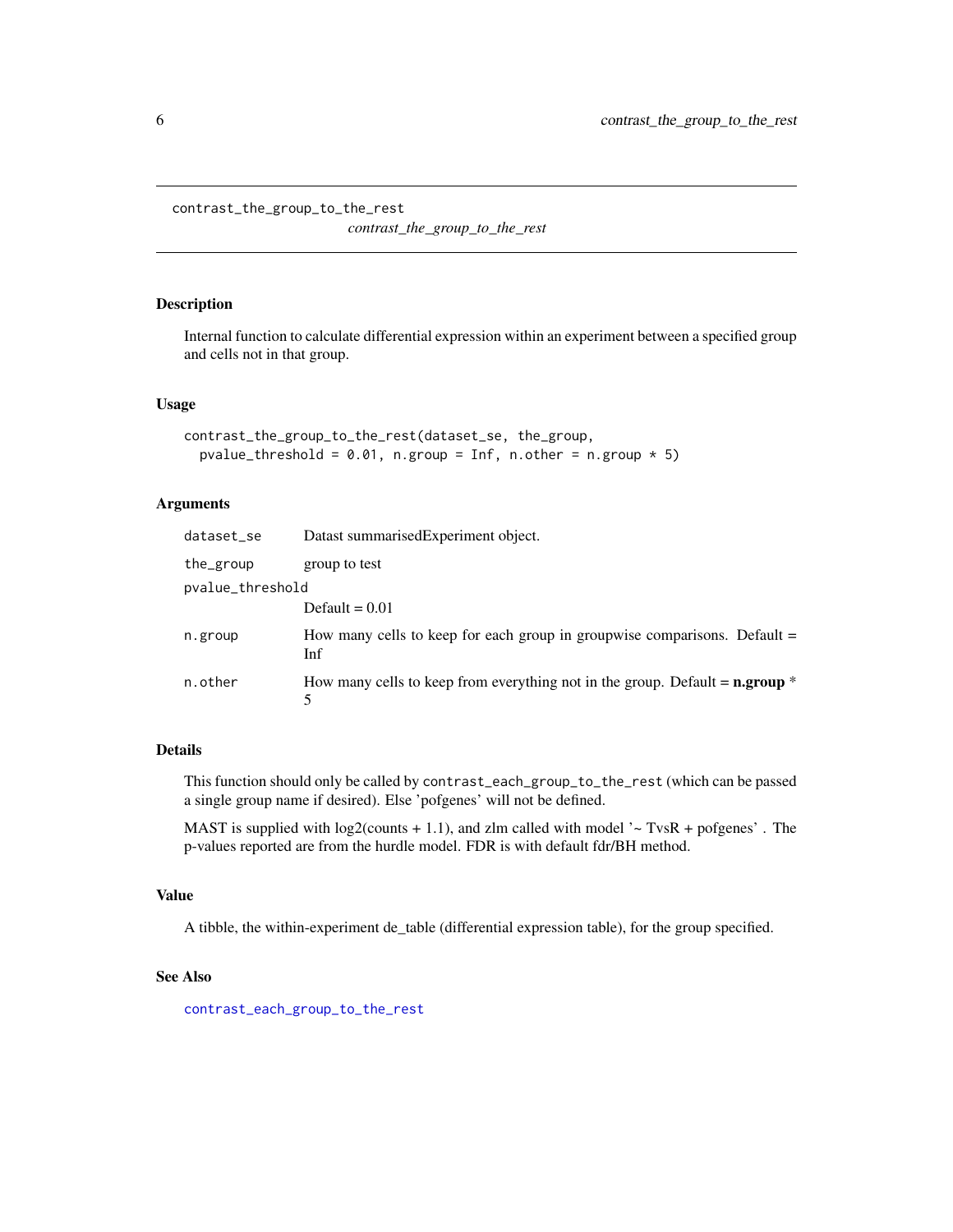<span id="page-6-1"></span><span id="page-6-0"></span>contrast\_the\_group\_to\_the\_rest\_with\_limma\_for\_microarray *contrast\_the\_group\_to\_the\_rest\_with\_limma\_for\_microarray*

## Description

Private function used by contrast\_each\_group\_to\_the\_rest\_for\_norm\_ma\_with\_limma

## Usage

```
contrast_the_group_to_the_rest_with_limma_for_microarray(norm_expression_table,
sample_sheet_table, the_group, sample_name, extra_factor_name = NA,
pval_{th}reshold = 0.01)
```
## Arguments

norm\_expression\_table

|                    | A logged, normalised expression table. Any filtering (removal of low-expression<br>probes/genes)                                                                                                                                                      |  |
|--------------------|-------------------------------------------------------------------------------------------------------------------------------------------------------------------------------------------------------------------------------------------------------|--|
| sample_sheet_table |                                                                                                                                                                                                                                                       |  |
|                    | Tab-separated text file of sample information. Columns must have names. Sam-<br>ple/microarray ids should be listed under <b>sample_name</b> column. The cell-type<br>(or 'group') of each sample should be listed under a column <b>group_name</b> . |  |
| the_group          | Which query group is being tested.                                                                                                                                                                                                                    |  |
| sample_name        | Name of <b>sample_sheet_table</b> with sample ID                                                                                                                                                                                                      |  |
| extra_factor_name  |                                                                                                                                                                                                                                                       |  |
|                    | Optionally, an extra cross-group factor (as column name in <b>sample_sheet_table</b> )<br>to include in the model used by limma. E.g. An individual/mouse id. Refer<br>$limma$ docs. Default = NA                                                     |  |
|                    | $pval_{\text{th}}$ reshold For reporting only, a p-value threshold. Default = 0.01                                                                                                                                                                    |  |

#### Value

A tibble, the within-experiment de\_table (differential expression table), for the group specified.

## See Also

[contrast\\_each\\_group\\_to\\_the\\_rest\\_for\\_norm\\_ma\\_with\\_limma](#page-3-1) public calling function

[Limma](https://bioconductor.org/packages/release/bioc/html/limma.html) Limma package for differential expression.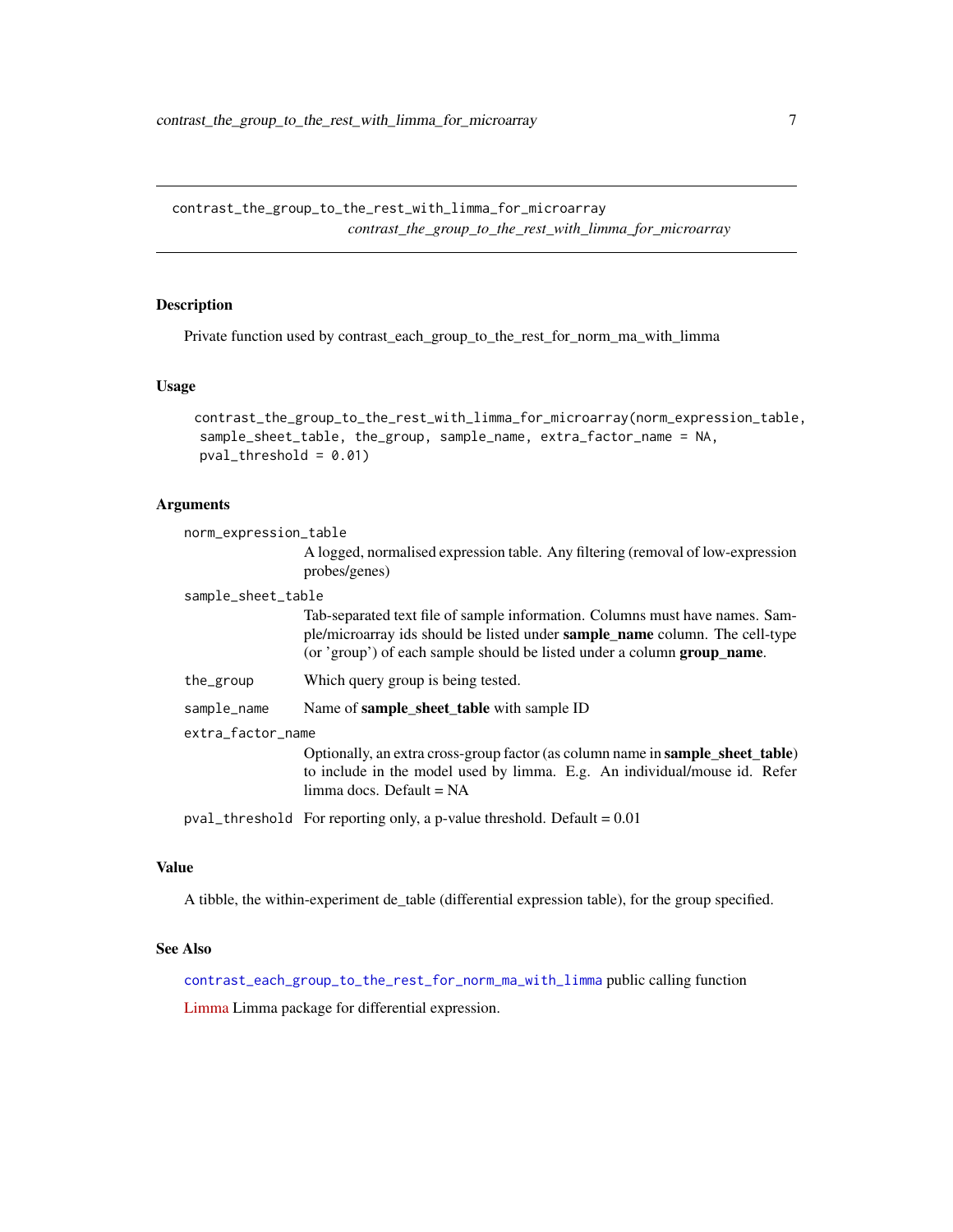<span id="page-7-1"></span><span id="page-7-0"></span>convert\_se\_gene\_ids *convert\_se\_gene\_ids*

## **Description**

Change the gene IDs in in the supplied datatset\_se object to some other id already present in the gene info (as seen with rowData())

#### Usage

```
convert_se_gene_ids(dataset_se, new_id, eval_col, find_max = TRUE)
```
#### Arguments

| dataset_se | Summarised experiment object containing count data. Also requires 'ID' and<br>'group' to be set within the cell information (see coldata())                                                                               |
|------------|---------------------------------------------------------------------------------------------------------------------------------------------------------------------------------------------------------------------------|
| new_id     | A column within the feature information (view colData(dataset_se))) of the<br>dataset_se, which will become the new ID column. Non-uniqueness of this<br>column is handled gracefully! Any <i>NAs</i> will be dropped.    |
| eval col   | Which column to use to break ties of duplicate <b>new id.</b> Must be a column within<br>the feature information (view coldata (dataset_se)) of the <b>dataset_se</b> . Total<br>reads per gene feature is a good choice. |
| find max   | If false, this will choose the minimal <b>eval col</b> instead of max. Default = TRUE                                                                                                                                     |

#### Value

A modified dataset\_se - ID will now be new\_id, and unique. It will have fewer genes if old ID to new ID was not a 1:1 mapping. The selected genes will be according to the eval col max (or min). *should* pick the alphabetical first on ties, but could change.

## See Also

[SummarizedExperiment](https://bioconductor.org/packages/release/bioc/html/SummarizedExperiment.html) For general doco on the SummarizedExperiment objects. [load\\_se\\_from\\_files](#page-23-2) For reading data from flat files (not 10X cellRanger output)

## Examples

```
# The demo dataset doesn't have other names, so make some up
# (don't do this)
dataset_se <- demo_ref_se
rowData(dataset_se)$dummyname <- toupper(rowData(dataset_se)$ID)
# If not already present, define a column to evaluate,
# typically total reads/gene.
rowData(dataset_se)$total_count <- rowSums(assay(dataset_se))
```
dataset\_se <- convert\_se\_gene\_ids(dataset\_se, new\_id='dummyname', eval\_col='total\_count')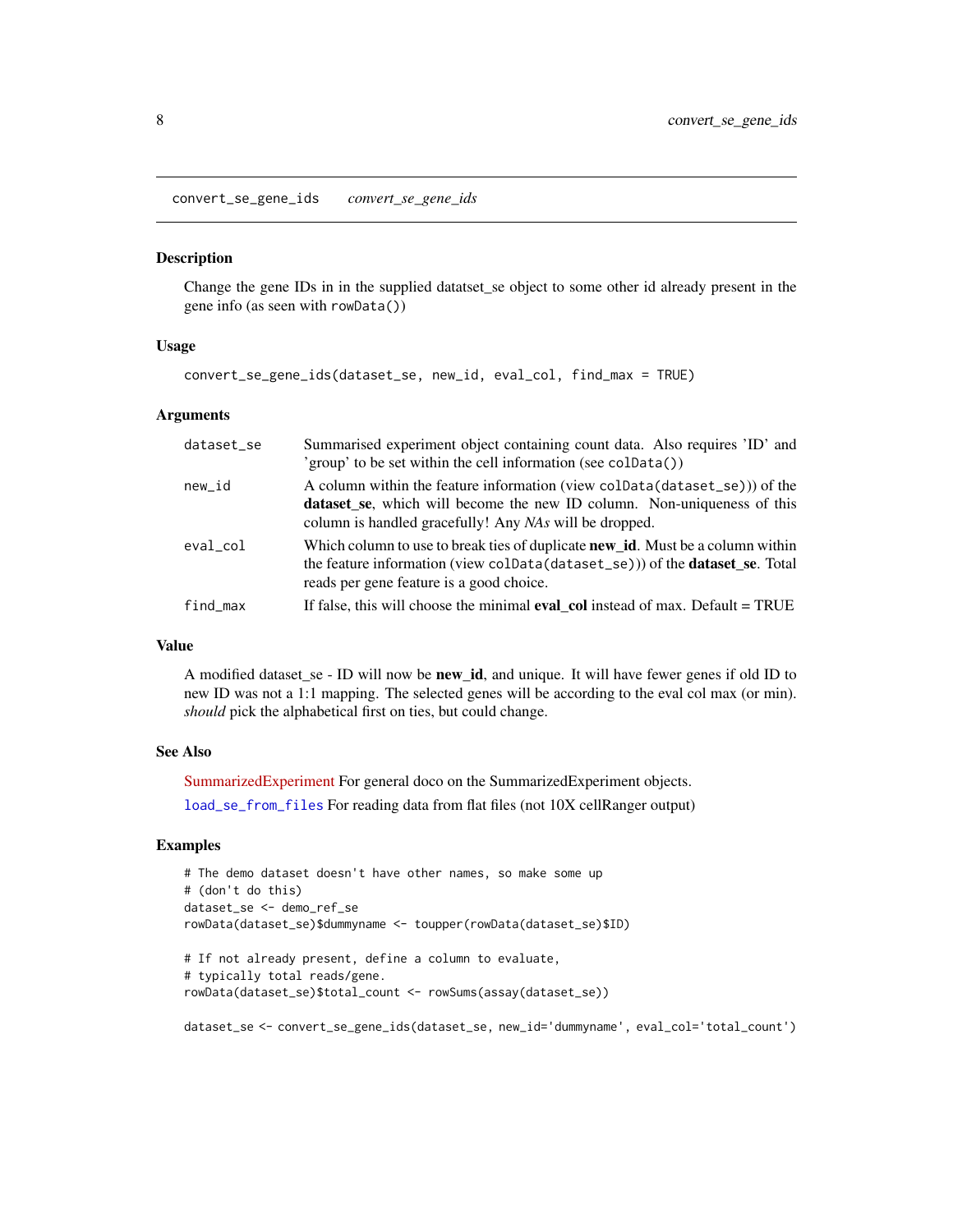## <span id="page-8-0"></span>demo\_cell\_info\_table *Demo cell info table*

## Description

Sample sheet table listing each cell, its assignd cluster/group, and any other information that might be interesting (replicate, individual e.t.c)

## Usage

demo\_cell\_info\_table

## Format

An object of class data. frame with 515 rows and 4 columns.

## Value

An example cell info table

demo\_counts\_matrix *Demo count matrix*

## Description

Counts matrix for a small, demo example datasets. Raw counts of reads per gene (row) per cell (column).

#### Usage

demo\_counts\_matrix

#### Format

An object of class matrix with 200 rows and 514 columns.

#### Value

An example counts matrix.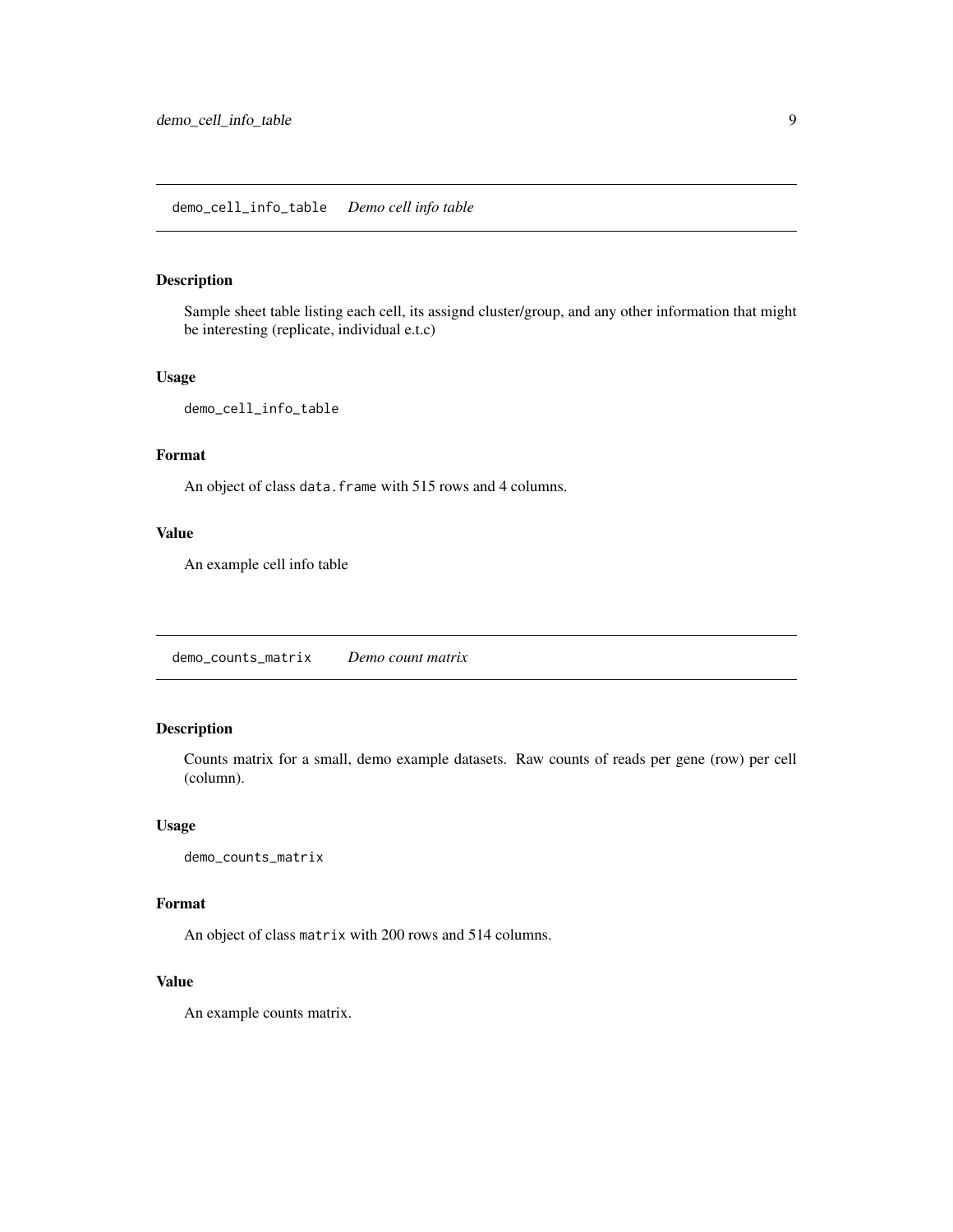## <span id="page-9-0"></span>Description

Extra table of gene-level information for the demo example dataset. Can contain anything as long as theres a unique gene id.

## Usage

demo\_gene\_info\_table

## Format

An object of class data. frame with 200 rows and 2 columns.

## Value

An example table of genes.

demo\_microarray\_expr *Demo microarray expression table*

## Description

Microarray-style expression table for the demo example dataset. Rows are genes, columns are samples, as per counts matrix.

#### Usage

demo\_microarray\_expr

#### Format

An object of class matrix with 200 rows and 20 columns.

#### Value

An example table of (fake) microarray data.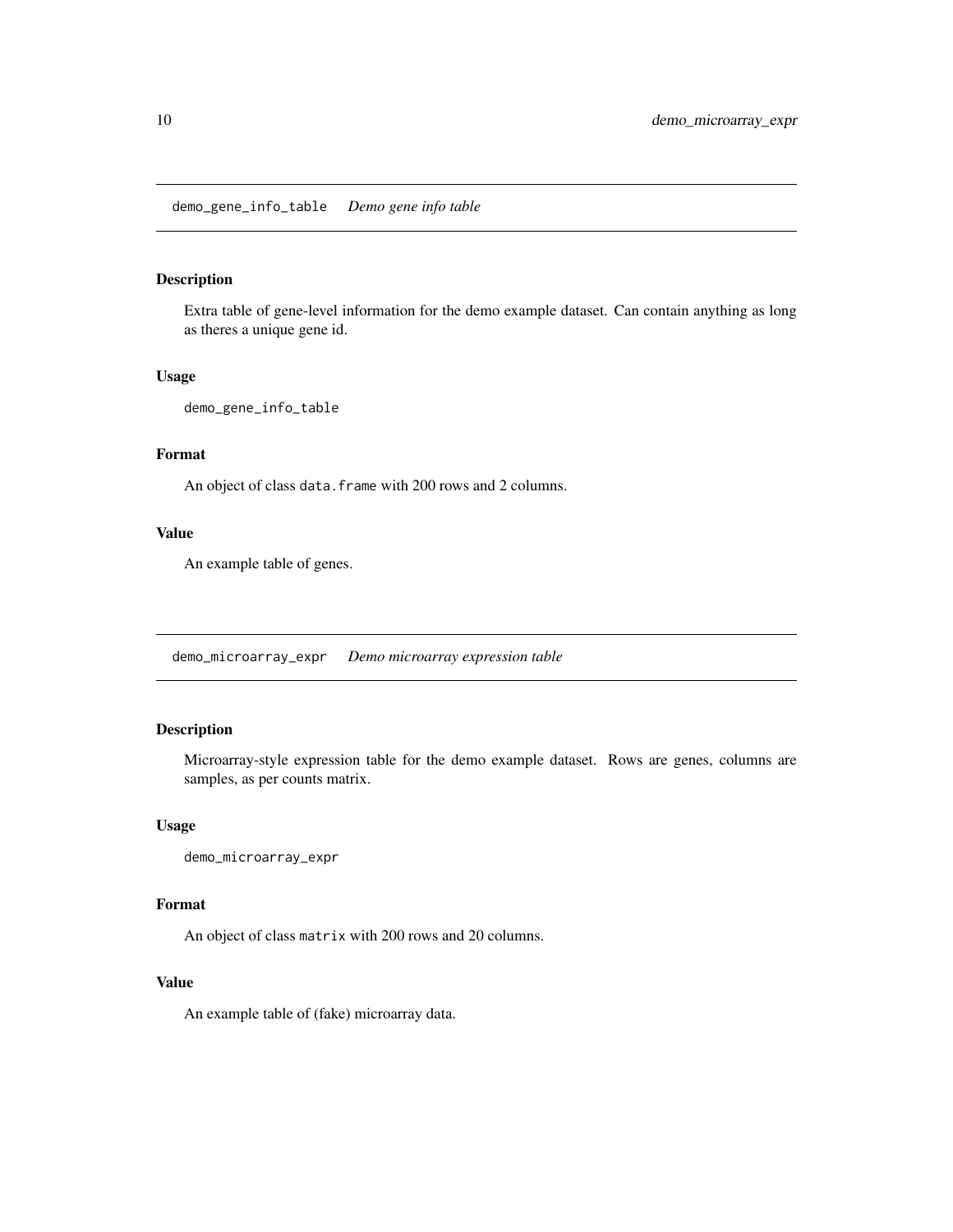<span id="page-10-0"></span>demo\_microarray\_sample\_sheet

*Demo microarray sample sheet table*

## Description

Microarray sample sheet table for the demo example dataset. Contains array identifiers, their group and any other information that could be useful.

## Usage

demo\_microarray\_sample\_sheet

## Format

An object of class grouped\_df (inherits from tbl\_df, tbl, data.frame) with 20 rows and 2 columns.

## Value

An example microarray sample sheet

demo\_query\_se *Demo query se (summarizedExperiment)*

## Description

A summarisedExperiment object loaded from demo info tables, for a query set.

#### Usage

demo\_query\_se

## Format

An object of class SummarizedExperiment with 200 rows and 485 columns.

## Value

An example summarised experiment (for demo query dataset)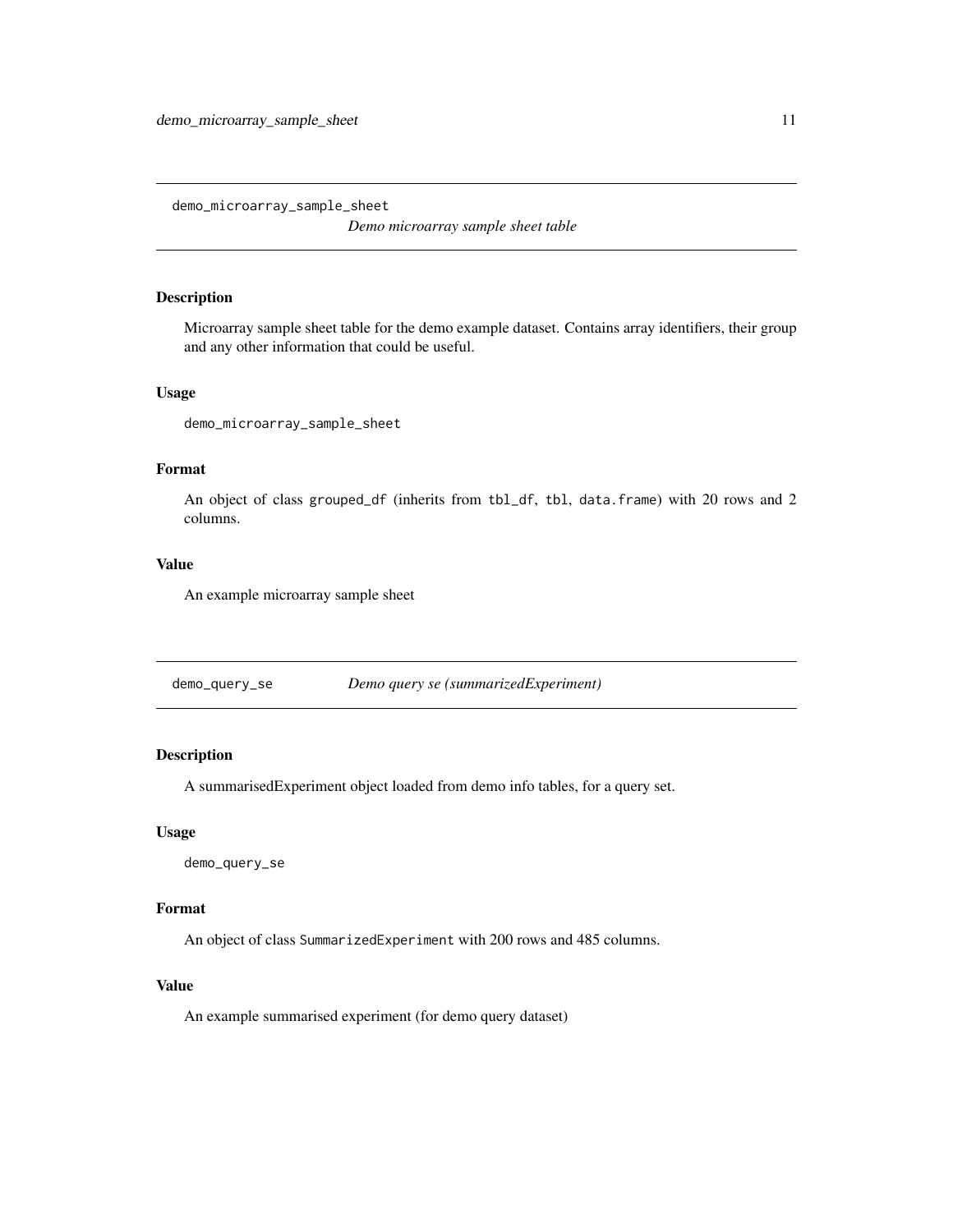<span id="page-11-0"></span>

## Description

A summarisedExperiment object loaded from demo info tables, for a reference set.

#### Usage

demo\_ref\_se

## Format

An object of class SummarizedExperiment with 200 rows and 515 columns.

## Value

An example summarised experiment (for demo reference dataset)

de\_table.demo\_query *Demo query de table*

#### Description

Small example dataset that is the output of [contrast\\_each\\_group\\_to\\_the\\_rest.](#page-1-1) It contains the results of each group compared to the rest of the sample (ie within sample differential expression)

#### Usage

de\_table.demo\_query

## Format

An object of class data. frame with 800 rows and 13 columns.

### Value

An example de\_table from [contrast\\_each\\_group\\_to\\_the\\_rest](#page-1-1) (for demo query dataset)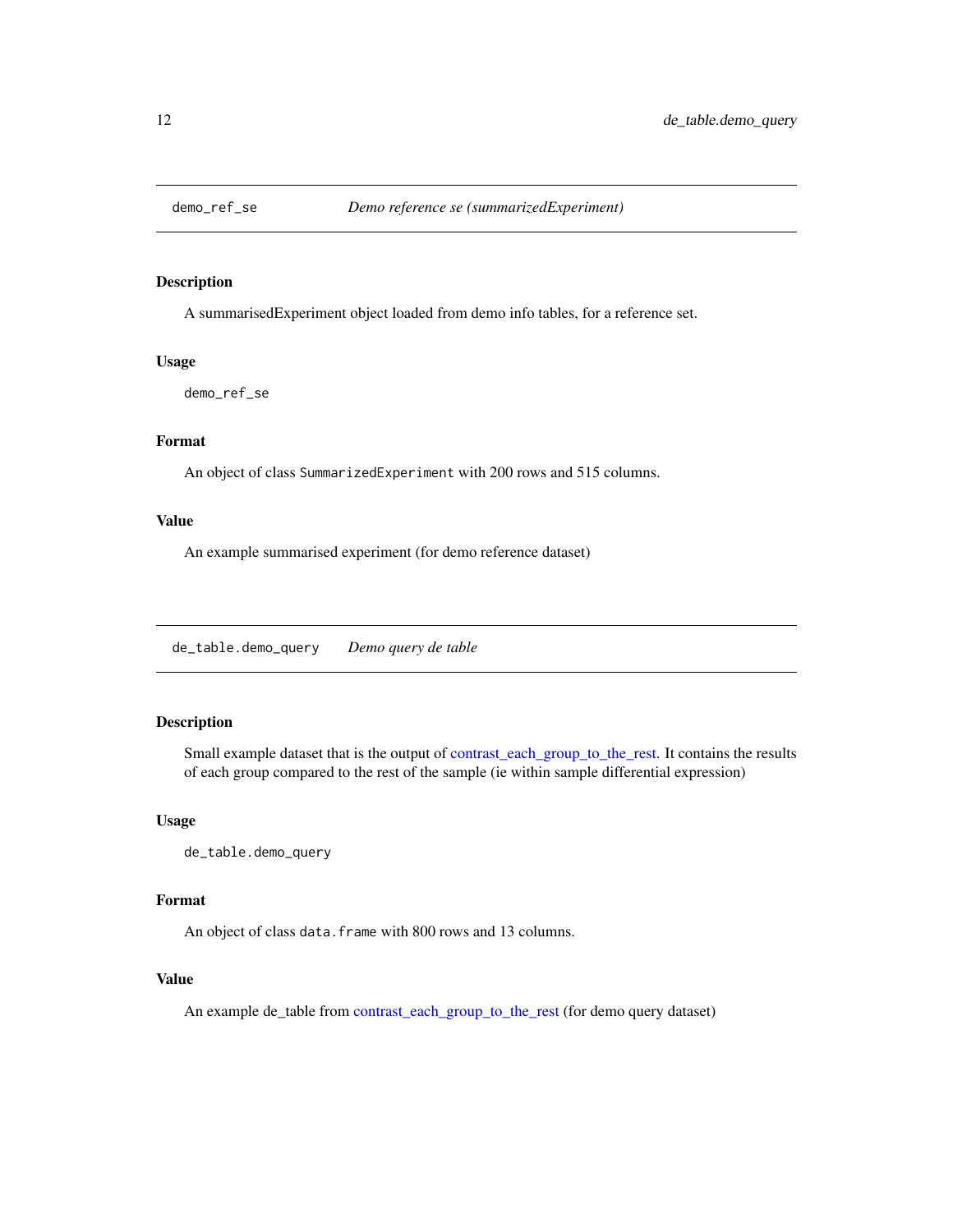<span id="page-12-0"></span>de\_table.demo\_ref *Demo ref de table*

## Description

Small example dataset that is the output of [contrast\\_each\\_group\\_to\\_the\\_rest.](#page-1-1) It contains the results of each group compared to the rest of the sample (ie within sample differential expression)

#### Usage

de\_table.demo\_ref

#### Format

An object of class data. frame with 800 rows and 13 columns.

#### Value

An example de\_table from [contrast\\_each\\_group\\_to\\_the\\_rest](#page-1-1) (for demo ref dataset)

find\_within\_match\_differences

*find\_within\_match\_differences*

## Description

Internal function to find if there are significant difference between the distribitions, when there are multiple match groups.

#### Usage

```
find_within_match_differences(de_table.ref.marked, matches, the_test_group,
  the_test_dataset, the_ref_dataset, the_pval)
```
## Arguments

| de_table.ref.marked |                                                        |  |
|---------------------|--------------------------------------------------------|--|
|                     | see make_ref_similarity_names_for_group                |  |
| matches             | see make_ref_similarity_names_for_group                |  |
|                     | the_test_group see make_ref_similarity_names_for_group |  |
| the_test_dataset    |                                                        |  |
|                     | see make_ref_similarity_names_for_group                |  |
| the_ref_dataset     |                                                        |  |
|                     | see make_ref_similarity_names_for_group                |  |
| the_pval            | see make_ref_similarity_names_for_group                |  |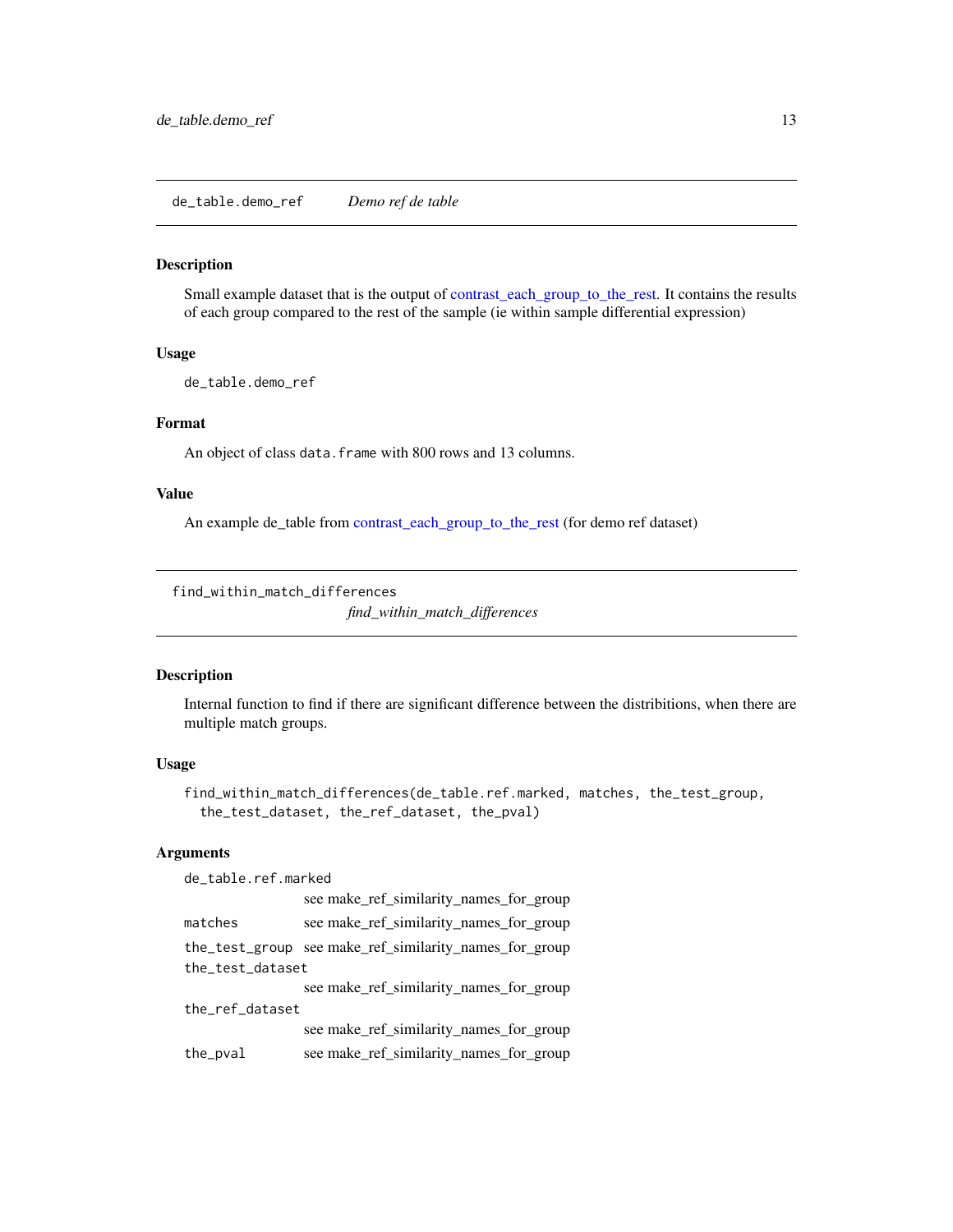## Details

For use by make\_ref\_similarity\_names\_for\_group

## Value

String of within match differences

## See Also

[make\\_ref\\_similarity\\_names\\_for\\_group](#page-30-1)

get\_counts\_index *get\_counts\_index*

#### Description

get\_counts\_index is an internal utility function to find out where the counts are (if anywhere.). Stops if there's no assay called 'counts', (unless there is only a single unnamed assay).

#### Usage

get\_counts\_index(n\_assays, assay\_names)

#### Arguments

| n_assays    | How many assays are there? ie: length(assays(dataset_se))   |
|-------------|-------------------------------------------------------------|
| assay_names | What are the assays called? ie: $names(assays(dataset_se))$ |

#### Value

The index of an assay in assays called 'counts', or, if there's just the one unnamed assay - happily assume that that is counts.

get\_inner\_or\_outer\_ci *get\_inner\_or\_outer\_ci*

## Description

Given a fold-change, and high and low confidence interval (where lower < higher), pick the innermost/most conservative one.

```
get_inner_or_outer_ci(fc, ci.hi, ci.lo, get_inner = TRUE)
```
<span id="page-13-0"></span>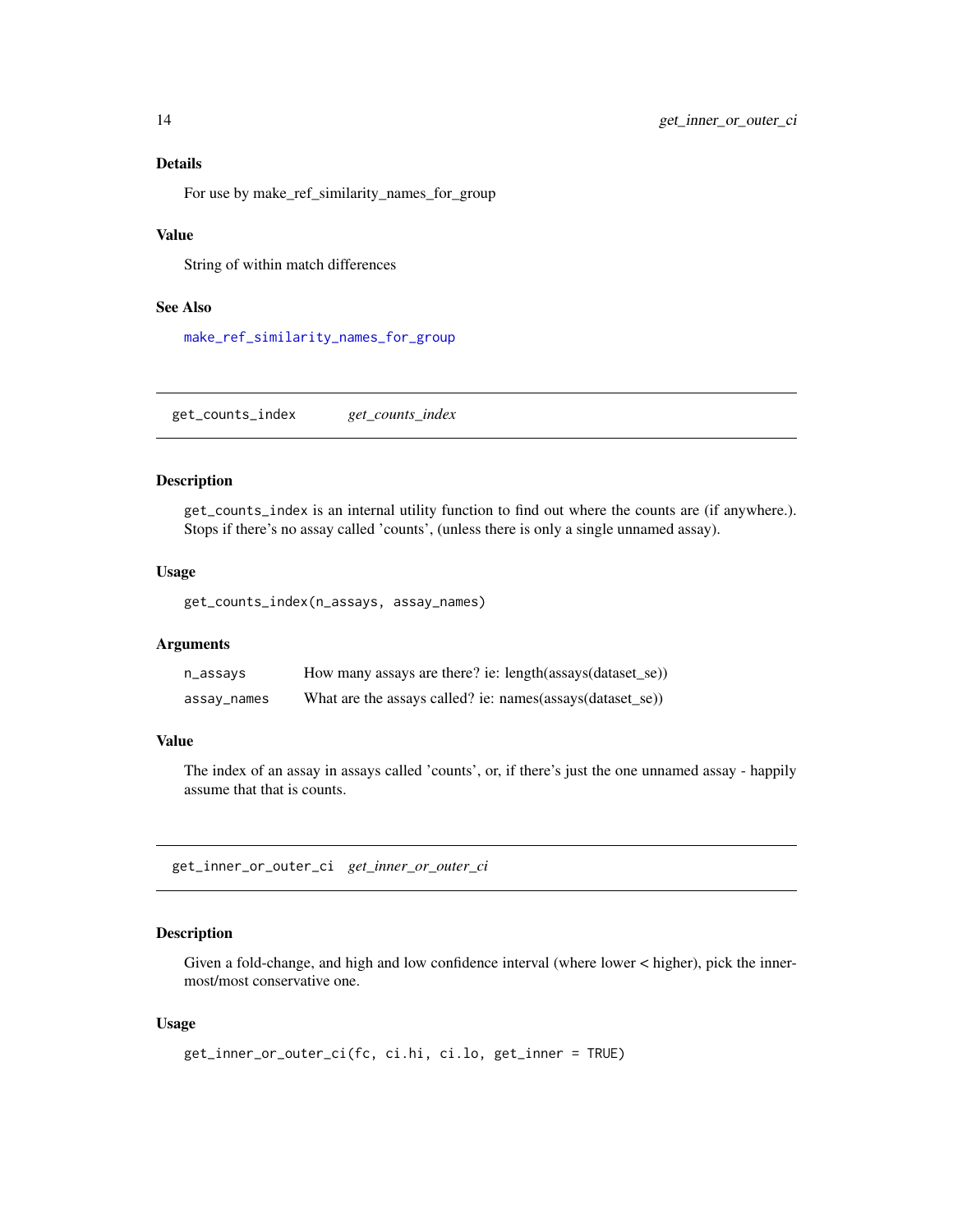<span id="page-14-0"></span>

| fc        | Fold-change                                                               |
|-----------|---------------------------------------------------------------------------|
| ci.hi     | Higher fold-change CI (numerically)                                       |
| ci.lo     | smaller fold-change CI (numerically)                                      |
| get_inner | If TRUE, get the more conservative inner CI, else the bigger outside one. |

## Value

inner or outer CI from ci.hi or ci.low

get\_limma\_top\_table\_with\_ci *get\_limma\_top\_table\_with\_ci*

## Description

Internal function that wraps limma topTable output but also adds upper and lower confidence intervals to the logFC. Calculated according to <https://support.bioconductor.org/p/36108/>

#### Usage

```
get_limma_top_table_with_ci(fit2, the_coef, ci = 0.95)
```
## Arguments

| fit2     | The fit2 object after calling eBayes as per standard limma workflow. Ie object<br>that topTable gets called on. |
|----------|-----------------------------------------------------------------------------------------------------------------|
| the_coef | Coeffient. As passed to topTable.                                                                               |
| сi       | Confidence interval. Number between 0 and 1, default $0.95(95%)$                                                |

#### Value

Output of topTable, but with the (95 for the logFC.

## See Also

[contrast\\_the\\_group\\_to\\_the\\_rest\\_with\\_limma\\_for\\_microarray](#page-6-1) Calling function.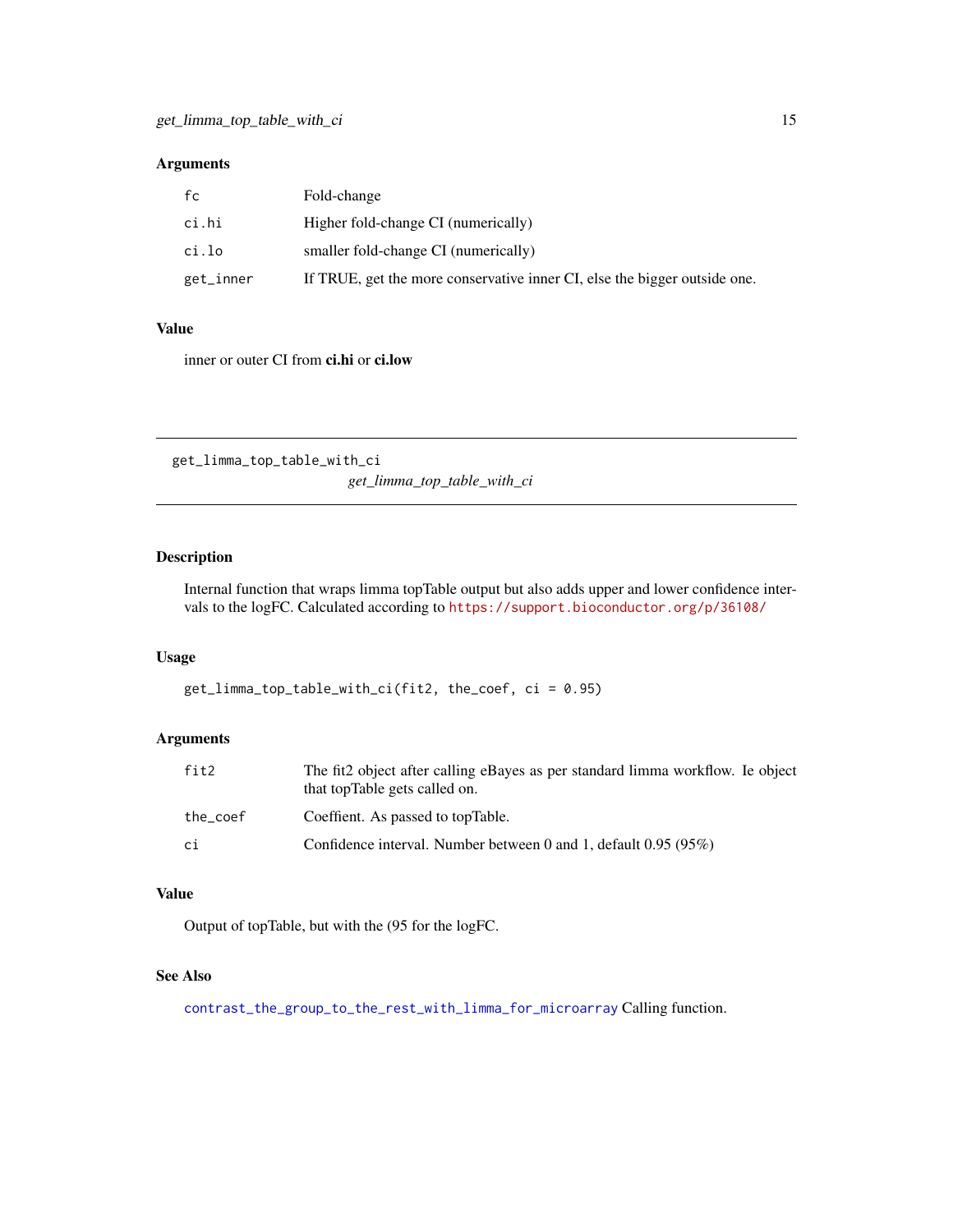```
get_matched_stepped_mwtest_res_table
```
*get\_matched\_stepped\_mwtest\_res\_table*

## Description

Internal function to grab a table of the matched group(s).

#### Usage

```
get_matched_stepped_mwtest_res_table(mwtest_res_table.this, the_pval)
```
## Arguments

| mwtest_res_table.this |                                                 |
|-----------------------|-------------------------------------------------|
|                       | Combined output of get_ranking_and_test_results |
| the_pval              | Pvalue threshold                                |

## Details

For use by make\_ref\_similarity\_names\_for\_group

## Value

Stepped pvalues string

## See Also

[make\\_ref\\_similarity\\_names\\_for\\_group](#page-30-1)

<span id="page-15-1"></span>get\_ranking\_and\_test\_results *get\_ranking\_and\_test\_results*

## Description

Internal function to get reference group similarity contrasts for an individual query qroup.

```
get_ranking_and_test_results(de_table.ref.marked, the_test_group,
  the_test_dataset, the_ref_dataset, num_steps, pval = 0.01)
```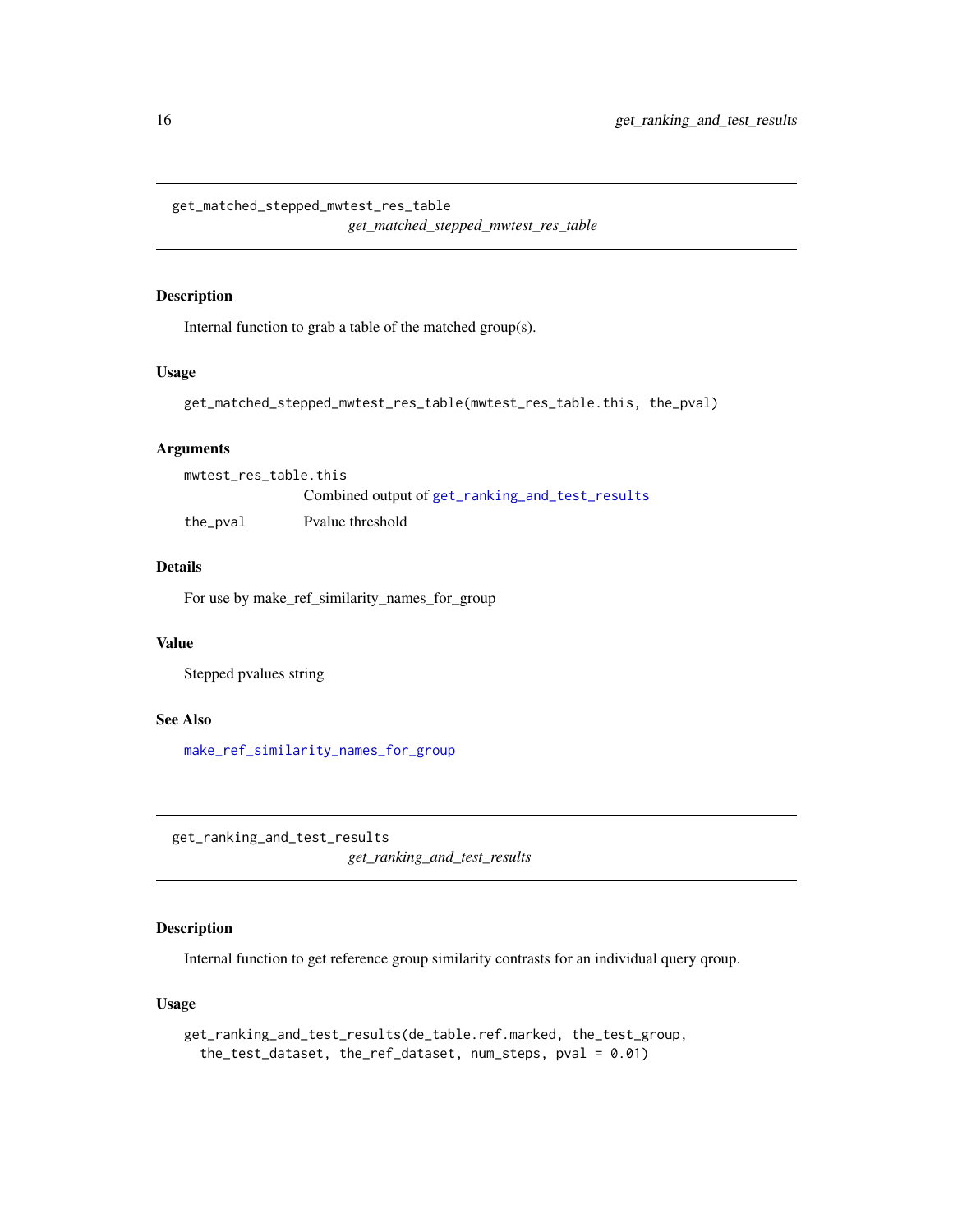<span id="page-16-0"></span>

| de_table.ref.marked |                                                     |  |
|---------------------|-----------------------------------------------------|--|
|                     | see make_ref_similarity_names_using_marked          |  |
|                     | the_test_group The group to calculate the stats on. |  |
| the_test_dataset    |                                                     |  |
|                     | see make_ref_similarity_names_using_marked          |  |
| the_ref_dataset     |                                                     |  |
|                     | see make_ref_similarity_names_using_marked          |  |
| num_steps           | see make_ref_similarity_names_using_marked          |  |
| pval                | see make_ref_similarity_names_using_marked          |  |

## Details

For use by make\_ref\_similarity\_names\_using\_marked, see that function for parameter details. This function just runs this for a single query group the\_test\_group

## Value

Table of similarity contrast results/assigned names e.t.c for a single group. Used internally for populating mwtest\_res\_table tables.

## See Also

[make\\_ref\\_similarity\\_names\\_using\\_marked](#page-27-1) which calls this.

get\_rankstat\_table *get\_rankstat\_table*

## Description

Summarise the comparison of the specified query group against in the comparison in de\_table.ref.marked - number of 'top' genes and their median rank in each of the reference groups, with reference group rankings.

#### Usage

get\_rankstat\_table(de\_table.ref.marked, the\_test\_group)

## Arguments

de\_table.ref.marked

The output of [get\\_the\\_up\\_genes\\_for\\_all\\_possible\\_groups](#page-19-1) for the contrast of interest.

the\_test\_group Name of query group to test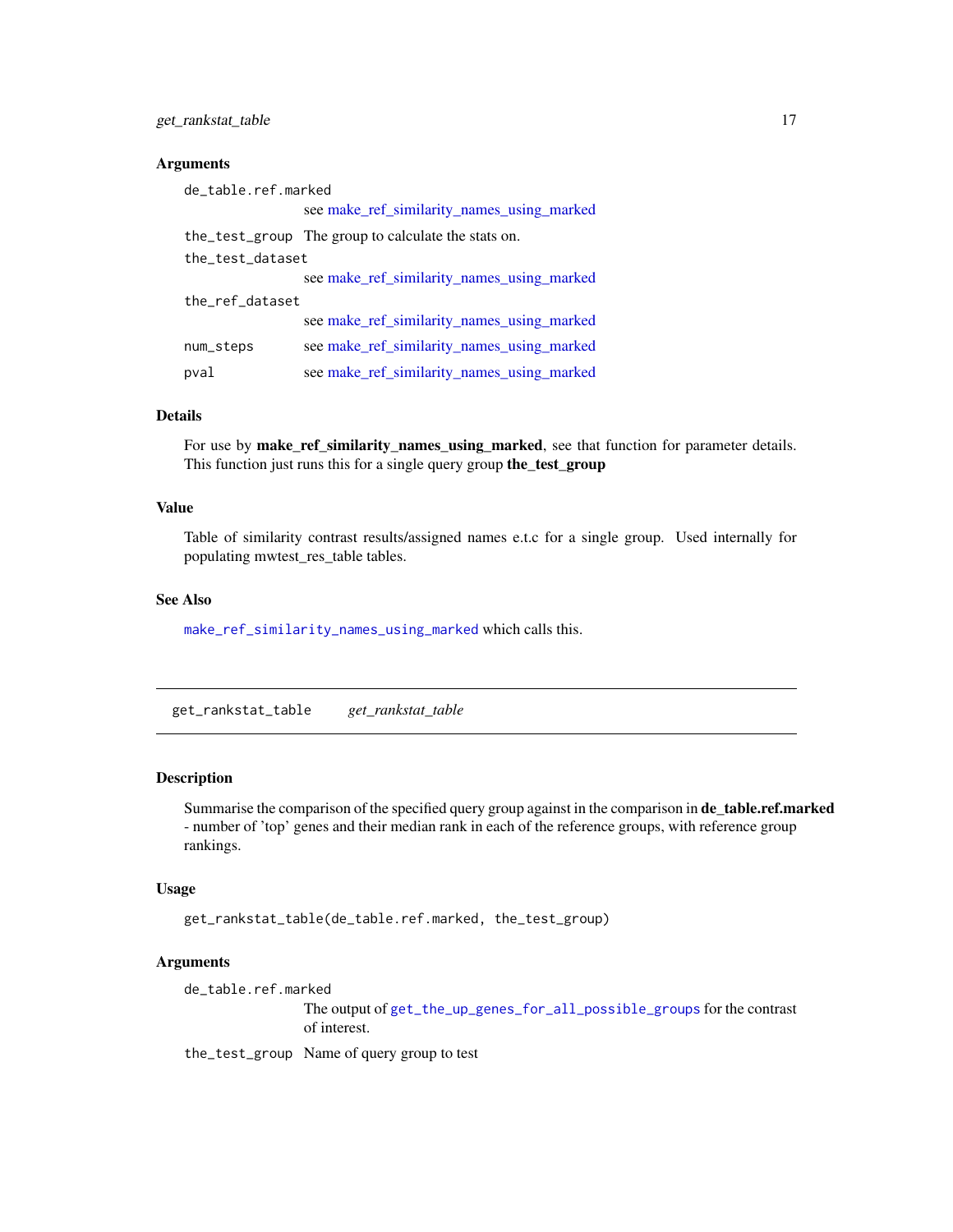## <span id="page-17-0"></span>Value

A tibble of query group name (test\_group), number of 'top' genes (n), reference dataset group (group) with its ranking (grouprank) and the median (rescaled 0..1) ranking of 'top' genes (median\_rank).

## See Also

[get\\_the\\_up\\_genes\\_for\\_all\\_possible\\_groups](#page-19-1) To prepare the de\_table.ref.marked input.

## Examples

```
# Make input
# de_table.demo_query <- contrast_each_group_to_the_rest(demo_query_se, "demo_query")
# de_table.demo_ref <- contrast_each_group_to_the_rest(demo_ref_se, "demo_ref")
de_table.marked.query_vs_ref <- get_the_up_genes_for_all_possible_groups(
   de_table.demo_query,
   de_table.demo_ref)
get_rankstat_table(de_table.marked.query_vs_ref, "Group3")
```
get\_reciprocal\_matches

*get\_reciprocal\_matches*

#### Description

Internal function to run a bionomial test of median test rank  $> 0.5$  (random).

## Usage

```
get_reciprocal_matches(mwtest_res_table.recip, de_table.recip.marked,
  the_pval)
```
#### Arguments

| mwtest_res_table.recip |                                                                           |
|------------------------|---------------------------------------------------------------------------|
|                        | Combined output of get_ranking_and_test_results for reciprocal test - ref |
|                        | vs query.                                                                 |
| de_table.recip.marked  |                                                                           |
|                        | Recriprocal ref vs query de_table.ref.marked                              |
| the_pval               | See make_ref_similarity_names_using_marked                                |

## Details

For use by make\_ref\_similarity\_names\_using\_marked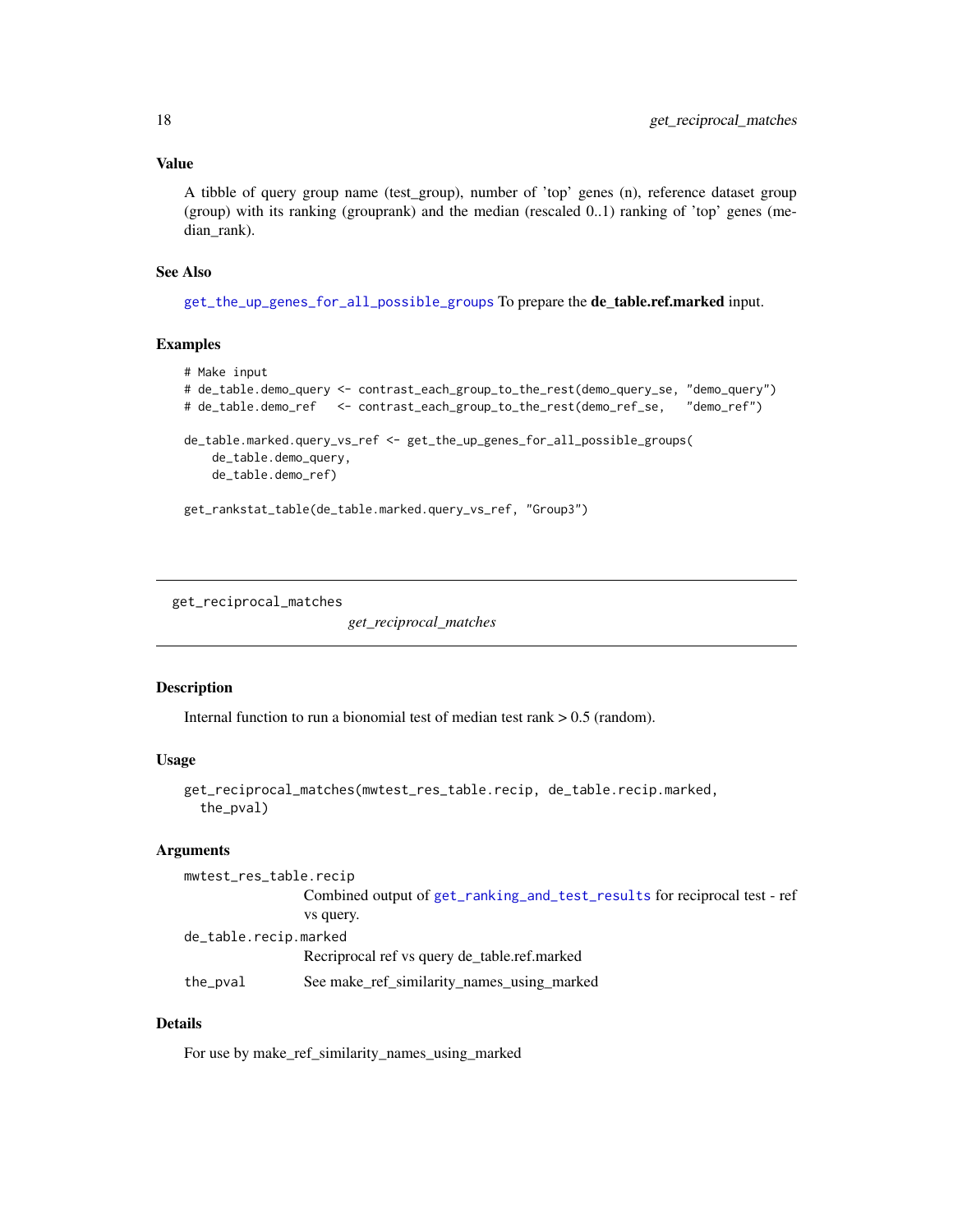## <span id="page-18-0"></span>Value

List of table of reciprocal matches tested from reference to query.

## See Also

[make\\_ref\\_similarity\\_names\\_using\\_marked](#page-27-1)

get\_stepped\_pvals\_str *get\_stepped\_pvals\_str*

## Description

Internal function to construct the string of stepped pvalues reported by make\_ref\_similarity\_names\_using\_marked

## Usage

get\_stepped\_pvals\_str(mwtest\_res\_table.this)

## Arguments

```
mwtest_res_table.this
                Combined output of get_ranking_and_test_results
```
#### Details

For use by make\_ref\_similarity\_names\_for\_group

## Value

Stepped pvalues string

## See Also

[make\\_ref\\_similarity\\_names\\_for\\_group](#page-30-1)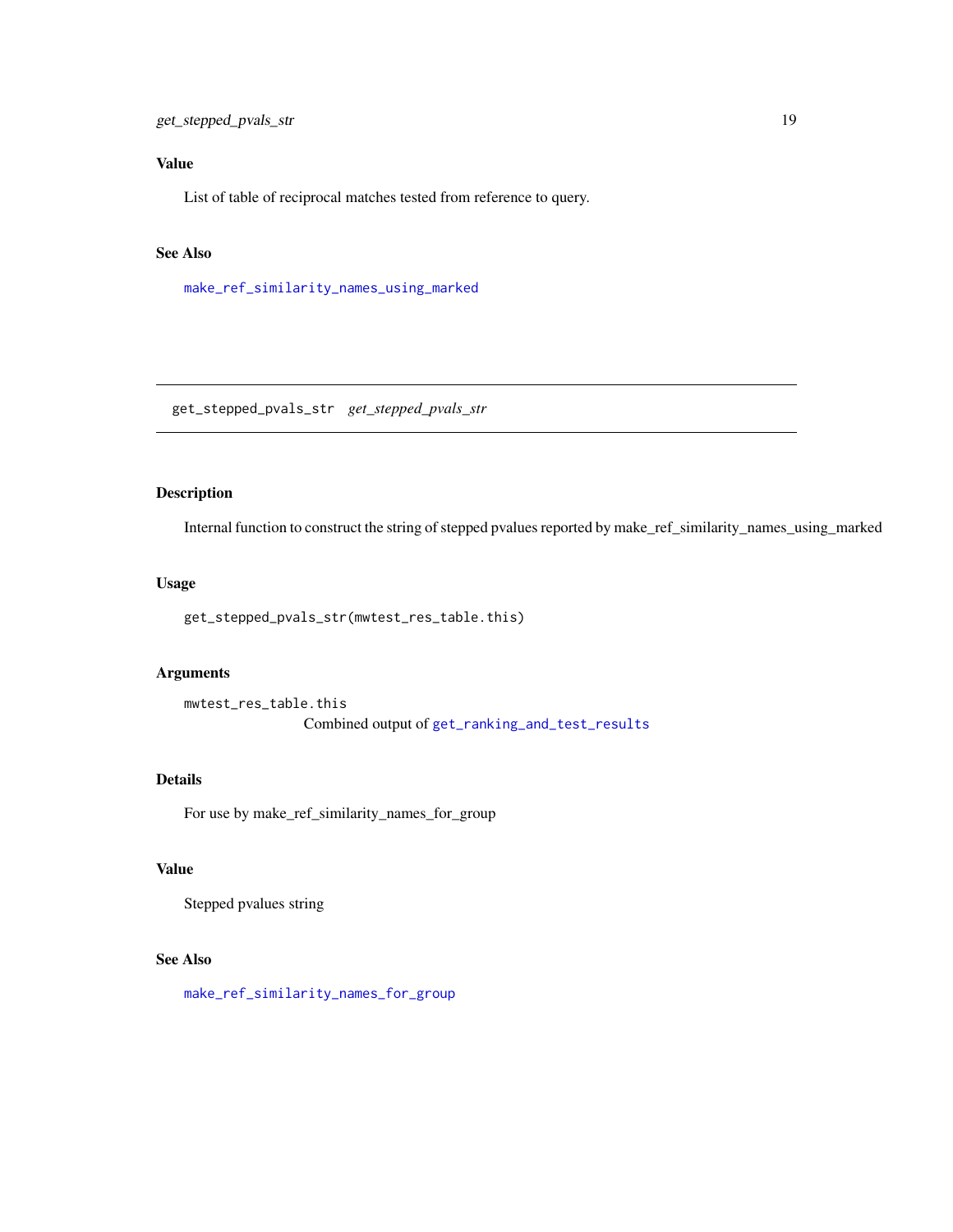<span id="page-19-1"></span><span id="page-19-0"></span>get\_the\_up\_genes\_for\_all\_possible\_groups *get\_the\_up\_genes\_for\_all\_possible\_groups*

#### **Description**

For the most overrepresented genes of each group in the test dataset, get their rankings in all the groups of the reference dataset.

#### Usage

```
get_the_up_genes_for_all_possible_groups(de_table.test, de_table.ref,
  rankmetric = "TOP100_LOWER_CI_GTE1", n = 100)
```
#### Arguments

| de_table.test | A differential expression table of the query experiment, as generated from contrast_each_group_to_the                                                                                                                                                                                                                                                                 |
|---------------|-----------------------------------------------------------------------------------------------------------------------------------------------------------------------------------------------------------------------------------------------------------------------------------------------------------------------------------------------------------------------|
| de_table.ref  | A differential expression table of the reference dataset, as generated from contrast_each_group_to_the                                                                                                                                                                                                                                                                |
| rankmetric    | Specifiy ranking method used to pick the 'top' genes. The default 'TOP100_LOWER_CI_GTE1'<br>picks genes from the top 100 overrepresented genes (ranked by inner 95 work<br>best for distinct cell types (e.g. tissue sample.). 'TOP100_SIG' again picks from<br>the top 100 ranked genes, but requires only statistical significance, 95 clusters<br>$(e.g. PBMCs)$ . |
| n             | For tweaking maximum returned genes from different ranking methods. Will<br>change the p-values! Suggest leaving as default unless you're keen.                                                                                                                                                                                                                       |

## Details

This is effectively a subset of the reference data, 'marked' with the 'top' genes that represent the groups in the query data. The distribution of the *rescaled ranks* of these marked genes in each reference data group indicate how similar they are to the query group.

This function is simply a conveinent wrapper for [get\\_the\\_up\\_genes\\_for\\_group](#page-20-1) that merges output for each group in the query into one table.

#### Value

*de\_table.marked* This will alsmost be a subset of de\_table.ref, with an added column *test\_group* set to the query groups, and *test\_dataset* set to test\_dataset\_name.

If nothing passes the rankmetric criteria, a warning is thrown and NA is returned. (This can be a genuine inability to pick out the representative 'up' genes, or due to some problem in the analysis)

## See Also

[get\\_the\\_up\\_genes\\_for\\_group](#page-20-1) Function for testing a single group.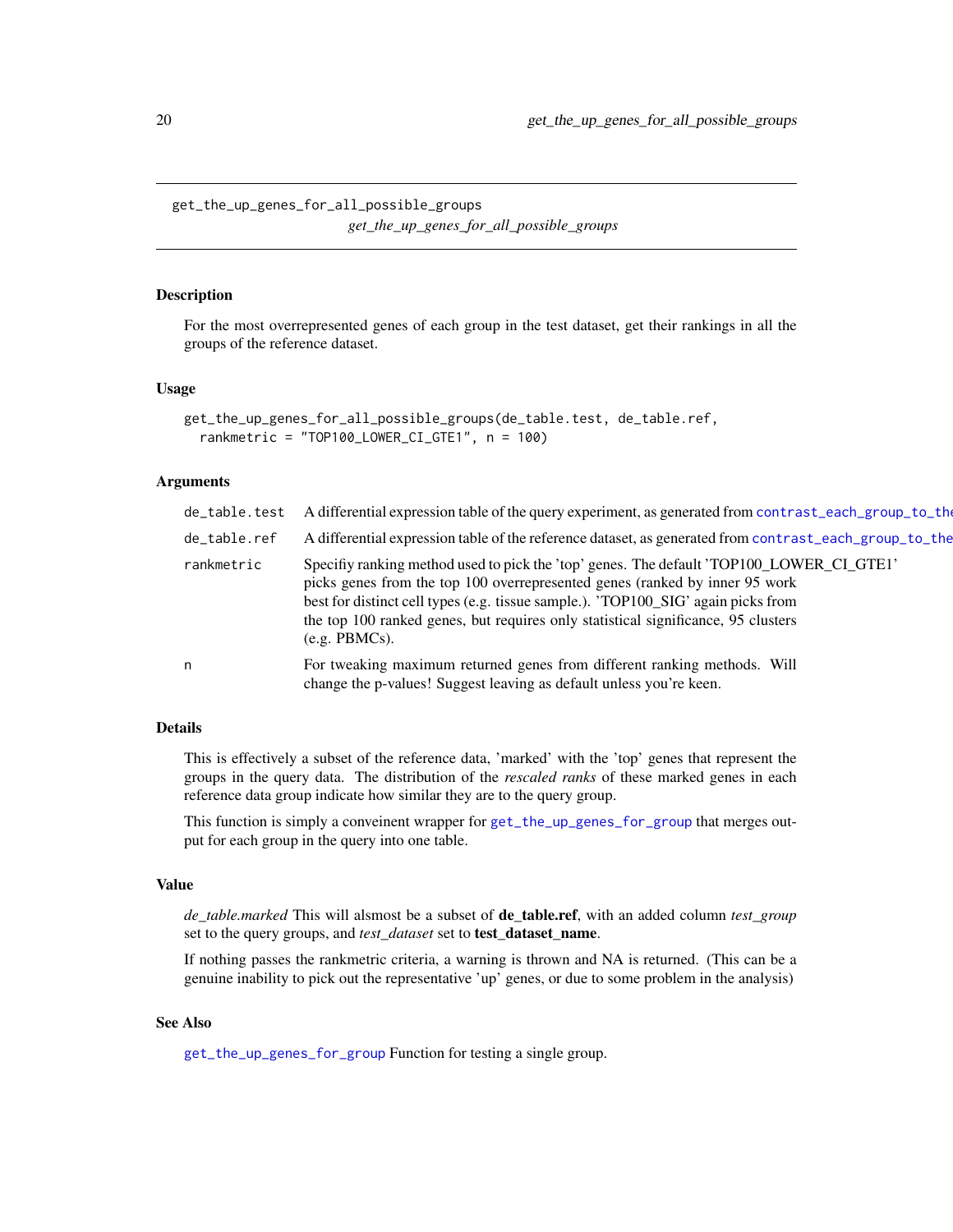#### <span id="page-20-0"></span>Examples

```
de_table.marked.query_vs_ref <- get_the_up_genes_for_all_possible_groups(
  de_table.test=de_table.demo_query ,
  de_table.ref=de_table.demo_ref )
```
<span id="page-20-1"></span>get\_the\_up\_genes\_for\_group *get\_the\_up\_genes\_for\_group*

#### Description

For the most overrepresented genes of the specified group in the test dataset, get their rankings in all the groups of the reference dataset.

## Usage

```
get_the_up_genes_for_group(the_group, de_table.test, de_table.ref,
  rankmetric = "TOP100_LOWER_CI_GTE1", n = 100)
```
## Arguments

| the_group     | The group (from the test/query experiment) to examine.                                                                                                                                                                                                                                                                                                             |
|---------------|--------------------------------------------------------------------------------------------------------------------------------------------------------------------------------------------------------------------------------------------------------------------------------------------------------------------------------------------------------------------|
| de_table.test | A differential expression table of the query experiment, as generated from contrast_each_group_to_the                                                                                                                                                                                                                                                              |
| de_table.ref  | A differential expression table of the reference dataset, as generated from contrast_each_group_to_the                                                                                                                                                                                                                                                             |
| rankmetric    | Specifiy ranking method used to pick the 'top' genes. The default 'TOP100_LOWER_CI_GTE1'<br>picks genes from the top 100 overrepresented genes (ranked by inner 95 work<br>best for distinct cell types (e.g. tissue sample.). 'TOP100_SIG' again picks from<br>the top 100 ranked genes, but requires only statistical significance, 95 clusters<br>(e.g. PBMCs). |
| n             | For tweaking maximum returned genes from different ranking methods. Will<br>change the p-values! Suggest leaving as default unless you're keen.                                                                                                                                                                                                                    |

#### Details

This is effectively a subset of the reference data, 'marked' with the 'top' genes that represent the group of interest in the query data. The distribution of the *rescaled ranks* of these marked genes in each reference data group indicate how similar they are to the query group.

## Value

*de\_table.marked* This will be a subset of de\_table.ref, with an added column *test\_group* set to the\_group. If nothing passes the rankmetric criteria, NA.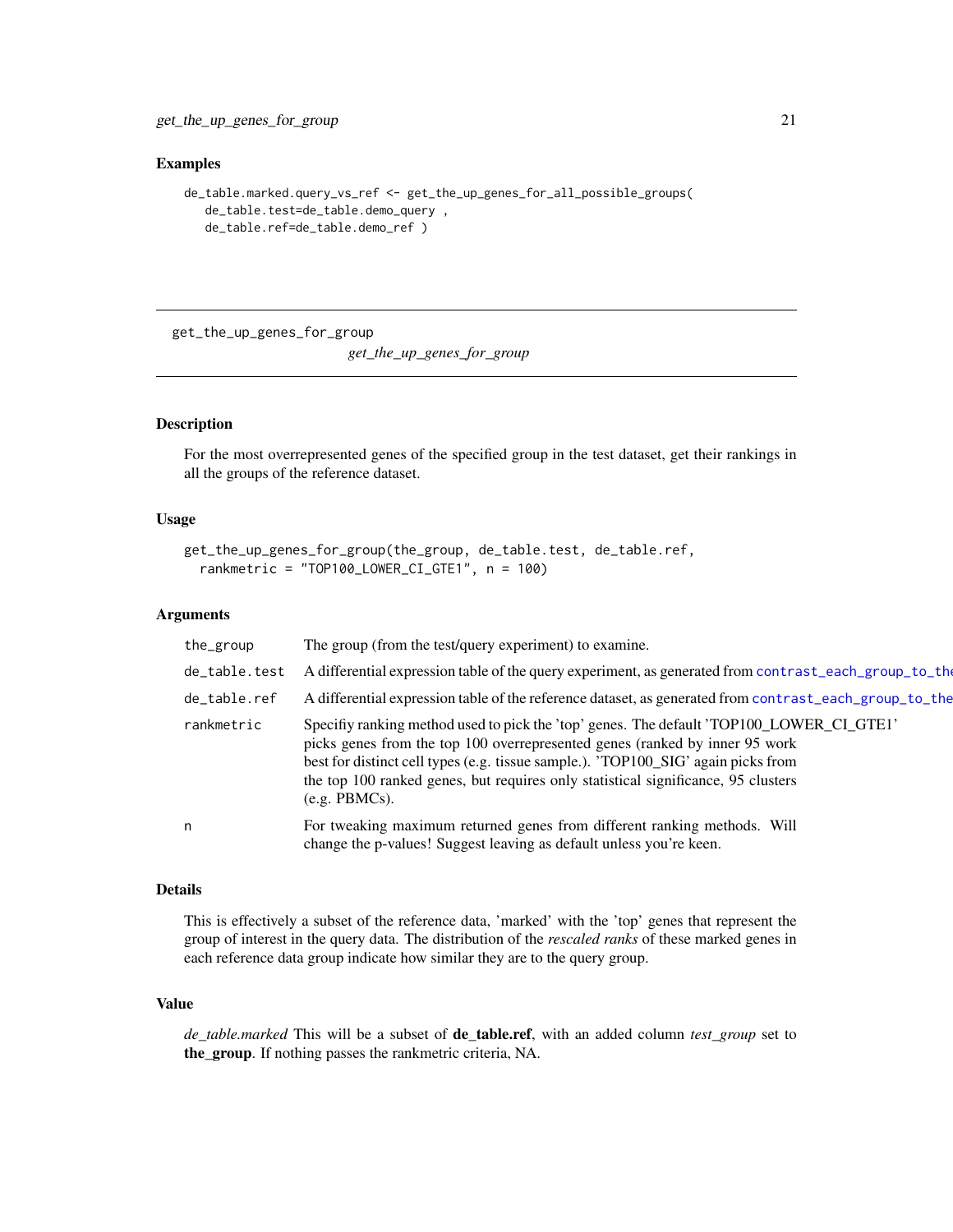## <span id="page-21-0"></span>See Also

[contrast\\_each\\_group\\_to\\_the\\_rest](#page-1-1) For prepraring the de\_table.\* tables. [get\\_the\\_up\\_genes\\_for\\_all\\_possible\\_groups](#page-19-1) For running all query groups at once.

#### Examples

```
de_table.marked.Group3vsRef <- get_the_up_genes_for_group(
                                  the_group="Group3",
                                  de_table.test=de_table.demo_query,
                                  de_table.ref=de_table.demo_ref)
```
get\_vs\_random\_pval *get\_vs\_random\_pval*

## Description

Internal function to run a bionomial test of median test rank > 0.5 (random).

## Usage

```
get_vs_random_pval(de_table.ref.marked, the_group, the_test_group)
```
## Arguments

de\_table.ref.marked see make\_ref\_similarity\_names\_for\_group the\_group Reference group name the\_test\_group Test group name #'

## Details

For use by make\_ref\_similarity\_names\_for\_group

## Value

Pvalue result of a binomial test of each 'top gene' being greater than the theoretical random median rank of 0.5 (halfway).

## See Also

[make\\_ref\\_similarity\\_names\\_for\\_group](#page-30-1)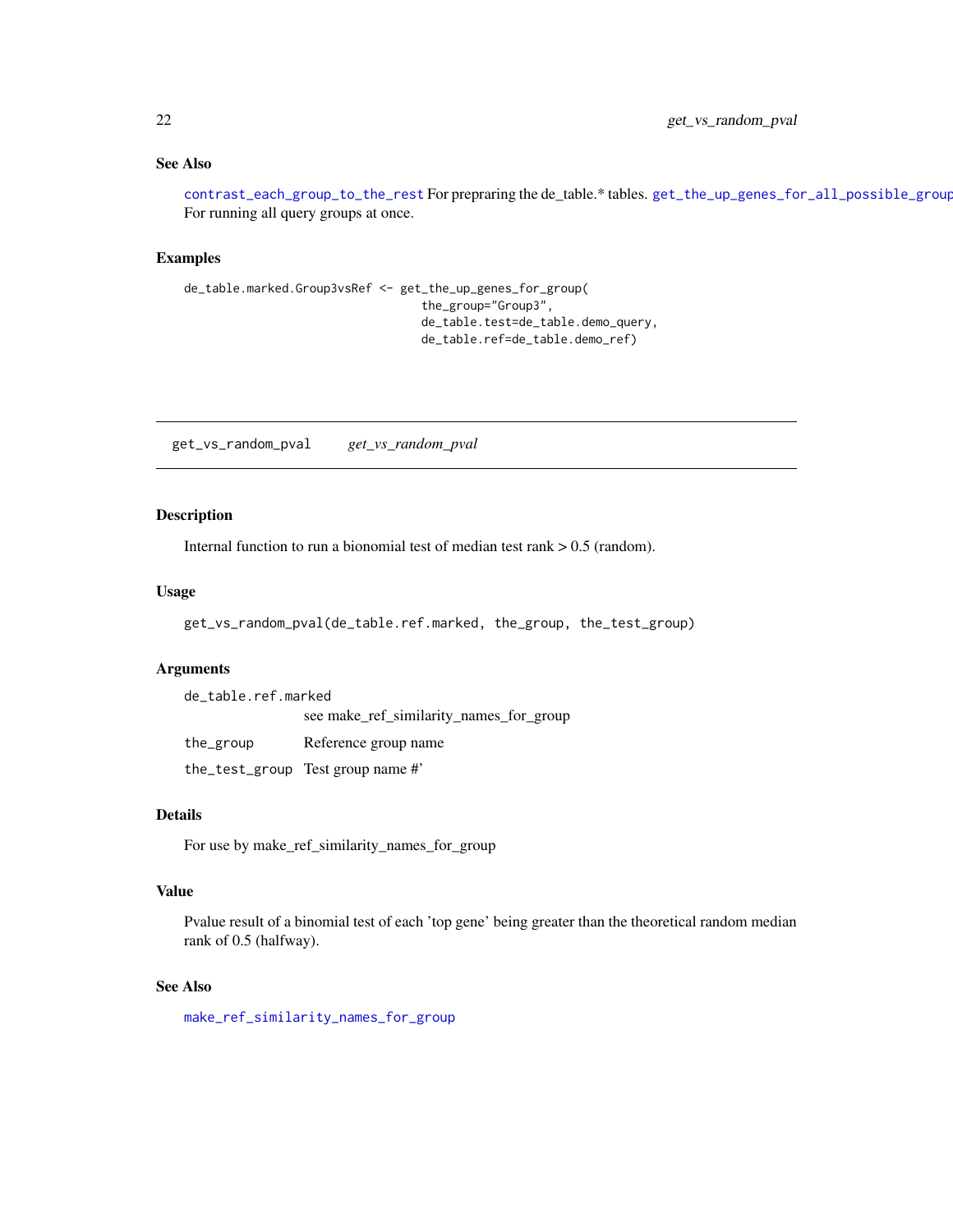#### <span id="page-22-1"></span><span id="page-22-0"></span>load\_dataset\_10Xdata *load\_dataset\_10Xdata*

## Description

Convenience function to create a SummarizedExperiment object (dataset\_se) from a the output of 10X cell ranger pipeline run.

#### Usage

```
load_dataset_10Xdata(dataset_path, dataset_genome, clustering_set,
 gene_id_cols_10X = c("ensembl_ID", "GeneSymbol"),
  id_to_use = gene_id_cols_10X[1])
```
## Arguments

| The genome that the reads were aligned against, e.g. GRCh38. Check for this<br>dataset_genome<br>as a directory name under the <i>filtered_gene_bc_matrices</i> subdirectory if unsure.<br>clustering_set The 10X cellRanger pipeline produces several different cluster definitions per<br>dataset. Specify which one to use e.g. kmeans_10_clusters Find them as direc-<br>tory names under <i>analysis/clustering/</i><br>gene_id_cols_10X<br>Vector of the names of the columns in the gene description file (filtered_gene_bc_matrices/GRCh38/genes]<br>The first element of this will become the ID. Default = $c$ ("ensembl_ID","GeneSymbol")<br>Column from gene_id_cols_10X that defines the gene identifier to use as 'ID'<br>id_to_use<br>in the returned SummarisedExperiment object. Many-to-one relationships be-<br>twen the assumed unique first element of <b>gene_id_cols_10X</b> and <b>id_to_use</b> will<br>be handled gracefully by convert_se_gene_ids. Defaults to first element of<br>gene_id_cols_10X | dataset_path | Path to the directory of 10X data, as generated by the cellRanger pipeline (ver-<br>sions 2.1.0 and 2.0.1). The directory should have subdirecotires <i>analysis</i> , fil-<br>tered_gene_bc_matrices and raw_gene_bc_matrices (only the first 2 are read). |  |
|---------------------------------------------------------------------------------------------------------------------------------------------------------------------------------------------------------------------------------------------------------------------------------------------------------------------------------------------------------------------------------------------------------------------------------------------------------------------------------------------------------------------------------------------------------------------------------------------------------------------------------------------------------------------------------------------------------------------------------------------------------------------------------------------------------------------------------------------------------------------------------------------------------------------------------------------------------------------------------------------------------------------------------|--------------|-------------------------------------------------------------------------------------------------------------------------------------------------------------------------------------------------------------------------------------------------------------|--|
|                                                                                                                                                                                                                                                                                                                                                                                                                                                                                                                                                                                                                                                                                                                                                                                                                                                                                                                                                                                                                                 |              |                                                                                                                                                                                                                                                             |  |
|                                                                                                                                                                                                                                                                                                                                                                                                                                                                                                                                                                                                                                                                                                                                                                                                                                                                                                                                                                                                                                 |              |                                                                                                                                                                                                                                                             |  |
|                                                                                                                                                                                                                                                                                                                                                                                                                                                                                                                                                                                                                                                                                                                                                                                                                                                                                                                                                                                                                                 |              |                                                                                                                                                                                                                                                             |  |
|                                                                                                                                                                                                                                                                                                                                                                                                                                                                                                                                                                                                                                                                                                                                                                                                                                                                                                                                                                                                                                 |              |                                                                                                                                                                                                                                                             |  |
|                                                                                                                                                                                                                                                                                                                                                                                                                                                                                                                                                                                                                                                                                                                                                                                                                                                                                                                                                                                                                                 |              |                                                                                                                                                                                                                                                             |  |

## **Details**

This function makes a SummarizedExperiment object in a form that should work for celaref functions. Specifically, that means it will have an 'ID' feild for genes (view with rowData(dataset\_se)), and both 'cell\_sample' and 'group' feild for cells (view with colData(dataset\_se)). See parameters for detail. Additionally, the counts will be an integer matrix (not a sparse matrix), and the *group* feild (but not *cell\_sample* or *ID*) will be a factor.

The clustering information can be read from whichever cluster is specified, usually there will be several choices.

This funciton is designed to work with output of version 2.0.1 of the cellRanger pipeline, may not work with others (will not work for 1.x).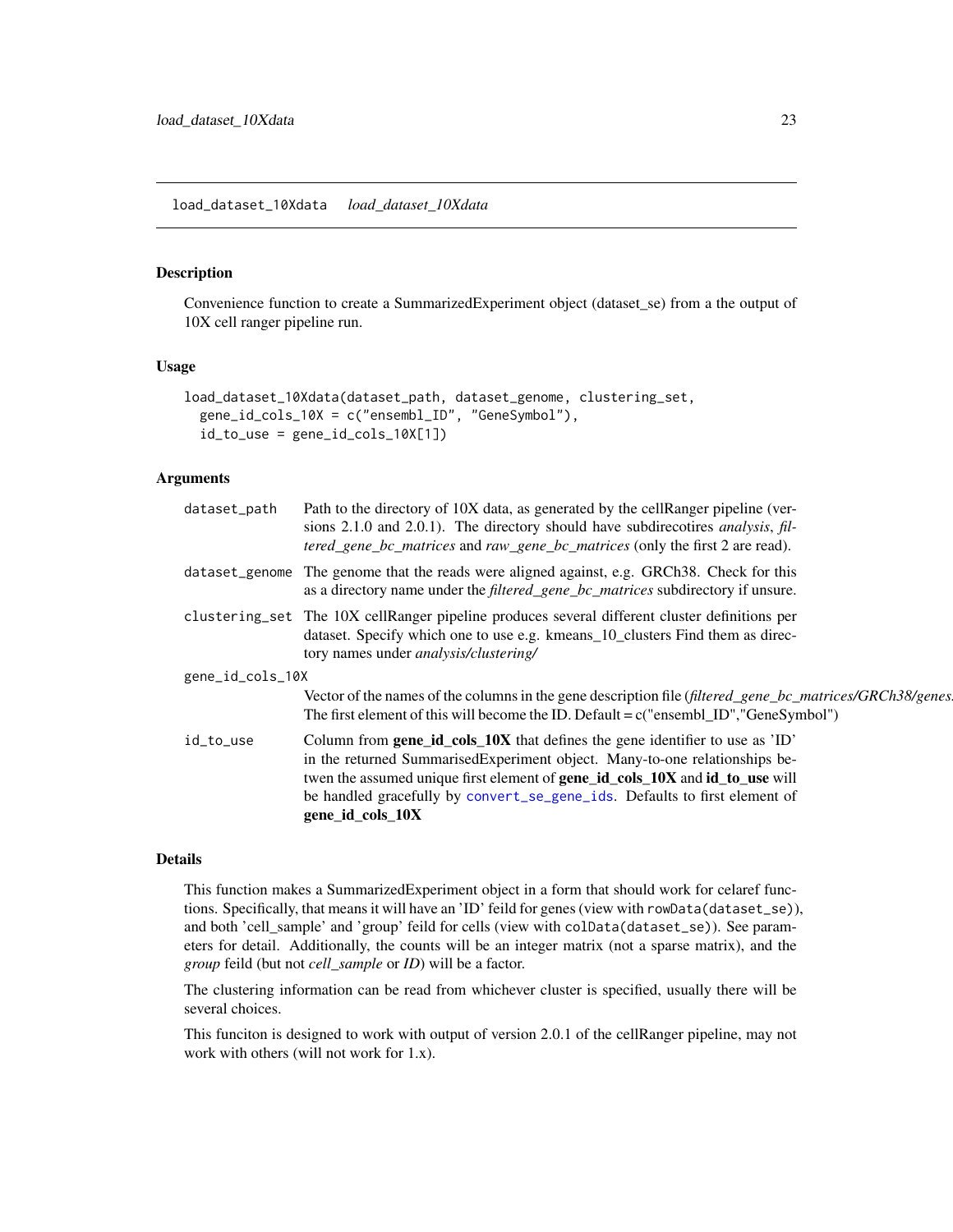## <span id="page-23-0"></span>Value

A SummarisedExperiment object containing the count data, cell info and gene info.

## See Also

[SummarizedExperiment](https://bioconductor.org/packages/release/bioc/html/SummarizedExperiment.html) For general doco on the SummarizedExperiment objects.

[convert\\_se\\_gene\\_ids](#page-7-1) describes method for converting IDs.

Other Data loading functions: [contrast\\_each\\_group\\_to\\_the\\_rest\\_for\\_norm\\_ma\\_with\\_limma](#page-3-1), [load\\_se\\_from\\_tables](#page-23-1)

#### Examples

```
example_10X_dir <- system.file("extdata", "sim_cr_dataset", package = "celaref")
dataset_se <- load_dataset_10Xdata(example_10X_dir, dataset_genome="GRCh38",
   clustering_set="kmeans_4_clusters", gene_id_cols_10X=c("gene"))
```

```
## Not run:
dataset_se <- load_dataset_10Xdata('~/path/to/data/10X_pbmc4k',
   dataset_genome="GRCh38",
   clustering_set="kmeans_7_clusters")
```
## End(Not run)

<span id="page-23-1"></span>load\_se\_from\_tables *load\_se\_from\_tables*

## <span id="page-23-2"></span>Description

Create a SummarizedExperiment object (dataset\_se) from a count matrix, cell information and optionally gene information.

load\_se\_from\_files is a wrapper for load\_se\_from\_tables that will read in tables from specified files.

```
load_se_from_tables(counts_matrix, cell_info_table, gene_info_table = NA,
 group_col_name = "group", cell_col_name = NA)
load_se_from_files(counts_file, cell_info_file, gene_info_file = NA,
```

```
group_col_name = "group", cell_col_name = NA)
```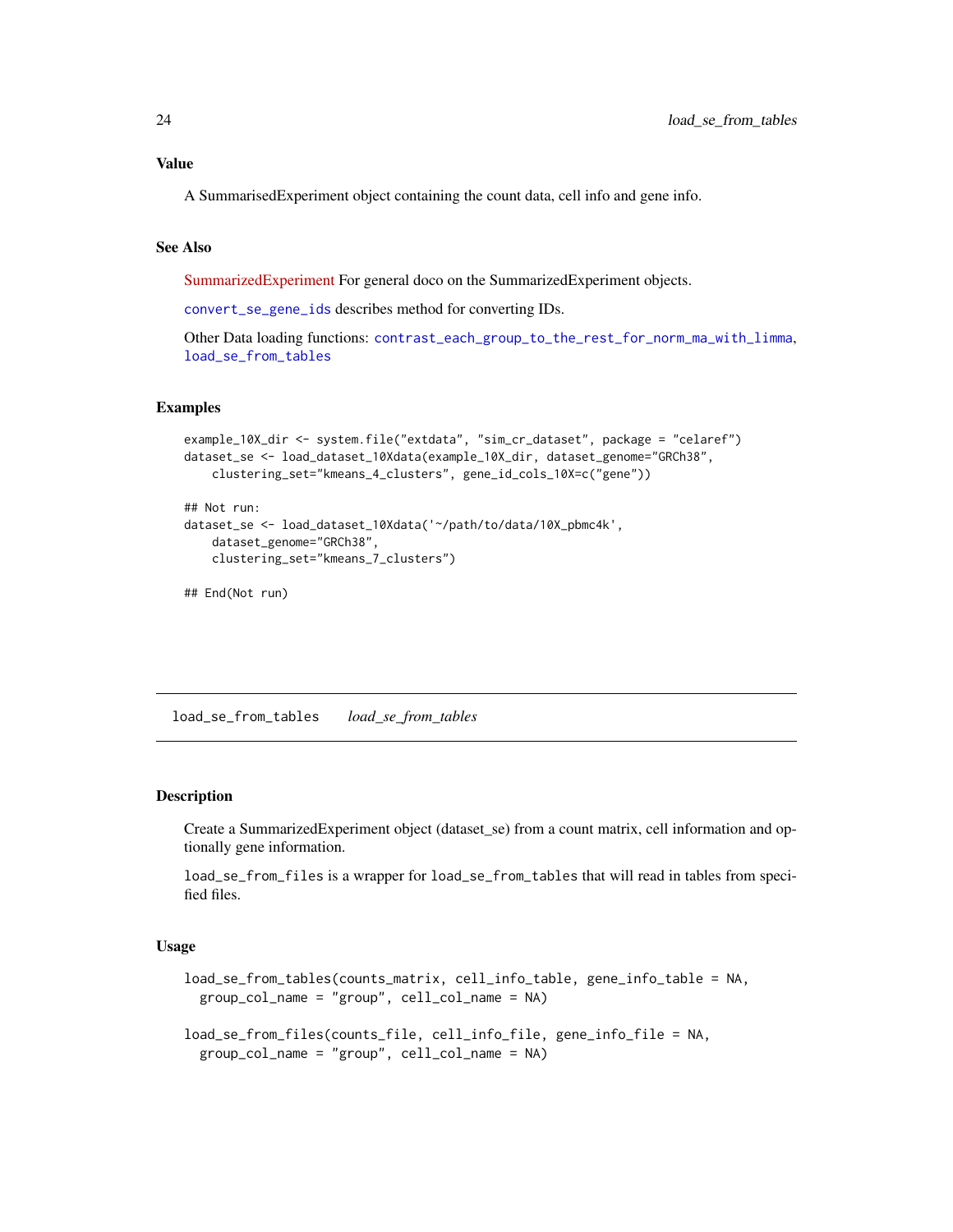counts\_matrix A tab-separated matrix of read counts for each gene (row) and each cell (column). Columns and rows should be named.

#### cell\_info\_table

Table of cell information. If there is a column labelled *cell\_sample*, that will be used as the unique cell identifiers. If not, the first column is assumed to be cell identifiers, and will be copied to a new feild labelled *cell\_sample*. Similarly - the clusters of these cells should be listed in one column - which can be called 'group' (case-sensitive) or specified with group\_col\_name. *Minimal data format: <cell\_sample> <group>*

#### gene\_info\_table

Optional table of gene information. If there is a column labelled *ID*, that will be used as the gene identifiers (they must be unique!). If not, the first column is assumed to be a gene identifier, and will be copied to a new feild labelled *ID*. Must match all rownames in **counts matrix**. If omitted, ID wll be generated from the rownames of counts\_matrix. Default=NA

- group\_col\_name Name of the column in **cell\_info\_table** containing the cluster/group that each cell belongs to. Case-sensitive. Default='group'
- cell\_col\_name Name of the column in cell\_info\_table containing a cell id. Ignored if *cell\_sample* column is already present. If omitted, (and no *cell\_sample* column) will use first column. Case-sensitive. Default=NA
- counts\_file A tab-separated file of a matrix of read counts. As per **counts matrix**. First column should be gene ID, and top row cell ids.
- cell\_info\_file Tab-separated text file of cell information, as per cell\_info\_table. Columns must have names.
- gene\_info\_file Optional tab-separated text file of gene information, as per gene\_info\_file. Columns must have names. Default=NA

#### Details

This function makes a SummarizedExperiment object in a form that should work for celaref functions. Specifically, that means it will have an 'ID' feild for genes (view with rowData(dataset\_se)), and both 'cell sample' and 'group' feild for cells (view with colData(dataset\_se)). See parameters for detail. Additionally, the counts will be an integer matrix (not a sparse matrix), and the *group* feild (but not *cell\_sample* or *ID*) will be a factor.

Note that data will be subsetted to cells present in both the counts matrix and cell info, this is handy for loading subsets of cells. However, if gene\_info\_file is defined, all genes must match exactly.

The load\_se\_from\_files form of this function will run the same checks, but will read everything from files in one go. The load\_se\_from\_tables form is perhaps more useful when the annotations need to be modified (e.g. programmatically adding a different gene identifier, renaming groups, removing unwanted samples).

Note that the SummarizedExperiment object can also be created without using these functions, it just needs the *cell\_sample*, *ID* and *group* feilds as described above. Since sometimes it might be easier to add these to an existing *SummarizedExperiment* from upstream analyses.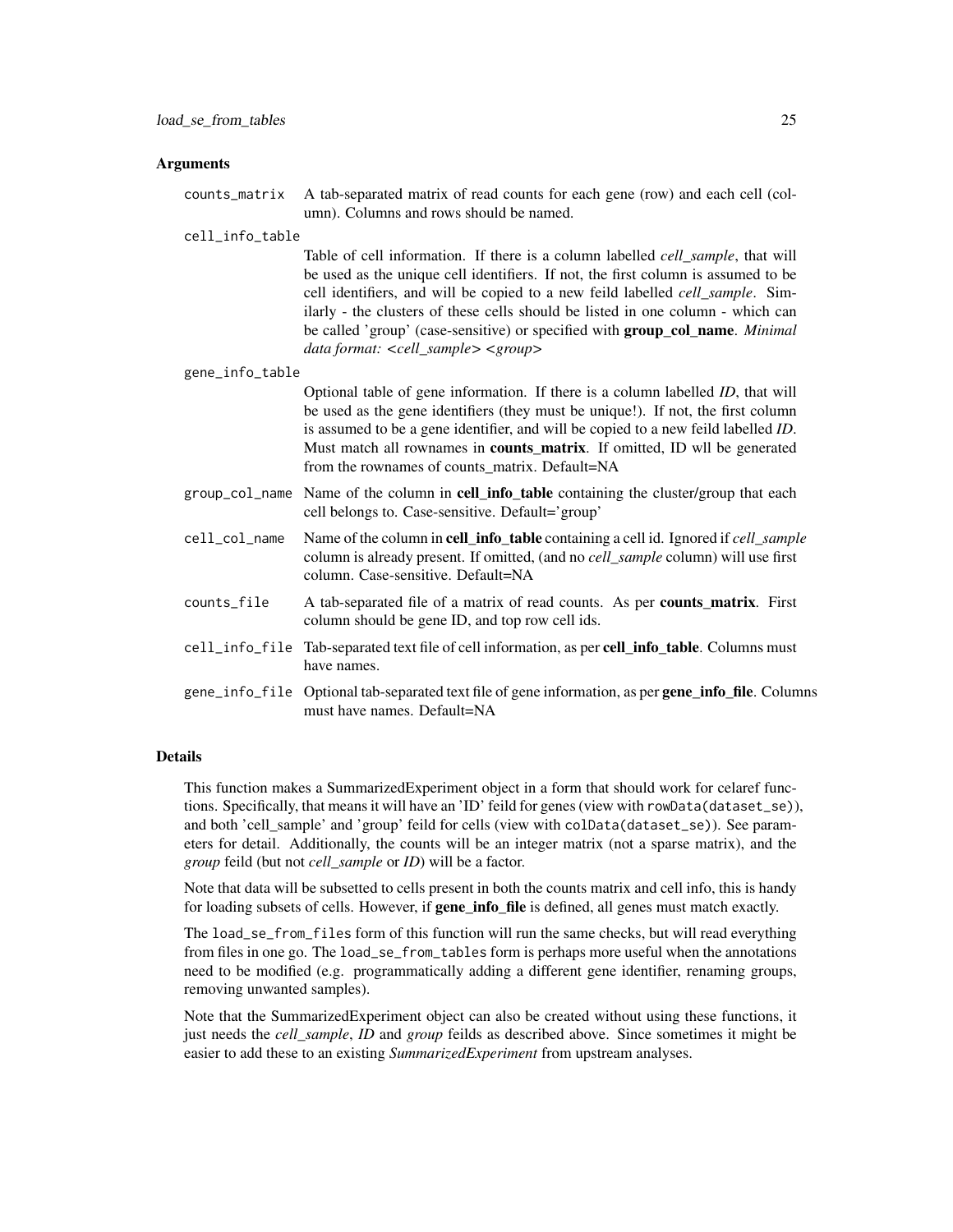#### <span id="page-25-0"></span>Value

A SummarisedExperiment object containing the count data, cell info and gene info.

## Functions

• load se from files: To read from files

#### See Also

[SummarizedExperiment](https://bioconductor.org/packages/release/bioc/html/SummarizedExperiment.html) For general doco on the SummarizedExperiment objects.

Other Data loading functions: [contrast\\_each\\_group\\_to\\_the\\_rest\\_for\\_norm\\_ma\\_with\\_limma](#page-3-1), [load\\_dataset\\_10Xdata](#page-22-1)

#### Examples

```
# From data frames (or a matrix for counts) :
demo_se <- load_se_from_tables(counts_matrix=demo_counts_matrix,
                               cell_info_table=demo_cell_info_table)
demo_se <- load_se_from_tables(counts_matrix=demo_counts_matrix,
                               cell_info_table=demo_cell_info_table,
                               gene_info_table=demo_gene_info_table)
```

```
# Or from data files :
counts_filepath <- system.file("extdata", "sim_query_counts.tab", package = "celaref")
cell_info_filepath <- system.file("extdata", "sim_query_cell_info.tab", package = "celaref")
gene_info_filepath <- system.file("extdata", "sim_query_gene_info.tab", package = "celaref")
```

```
demo_se <- load_se_from_files(counts_file=counts_filepath, cell_info_file=cell_info_filepath)
demo_se <- load_se_from_files(counts_file=counts_filepath, cell_info_file=cell_info_filepath,
                              gene_info_file=gene_info_filepath )
```
make\_ranking\_violin\_plot

*make\_ranking\_violin\_plot*

#### Description

Plot a panel of violin plots showing the distribution of the 'top' genes of each of query group, across the reference dataset.

```
make_ranking_violin_plot(de_table.marked = NA, de_table.test = NA,
 de_table.ref = NA, log10trans = FALSE, ...)
```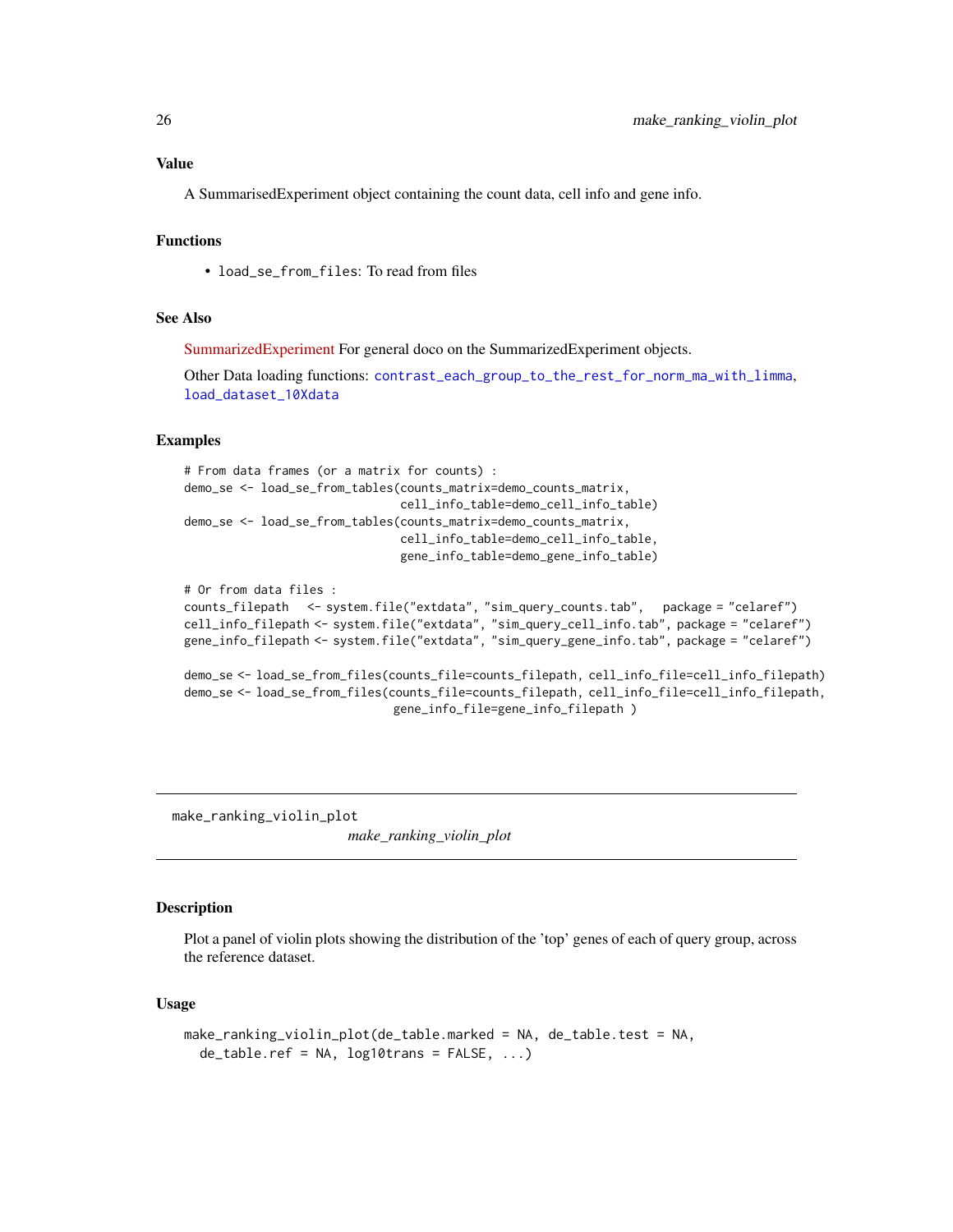<span id="page-26-0"></span>

| de table.marked |                                                                                                                                    |
|-----------------|------------------------------------------------------------------------------------------------------------------------------------|
|                 | The output of get_the_up_genes_for_all_possible_groups for the contrast<br>of interest.                                            |
| de_table.test   | A differential expression table of the query experiment, as generated from contrast_each_group_to_the                              |
| de_table.ref    | A differential expression table of the reference dataset, as generated from contrast_each_group_to_the                             |
| log10trans      | Plot on a log scale? Useful for distinishing multiple similar, yet distinct cell type<br>that bunch at top of plot. Default=FALSE. |
| $\ddotsc$       | Further options to be passed to get_the_up_genes_for_all_possible_groups,<br>e.g. rankmetric                                       |

## Details

In the plot output, each panel correponsds to a different group/cluster in the query experiment. The x-axis has the groups in the reference dataset. The y-axis is the rescaled rank of each 'top' gene from the query group, within each reference group.

Only the 'top' genes for each query group are plotted, forming the violin plots - each individual gene is shown as a tickmark. Some groups have few top genes, and so their uncertanty can be seen on this plot.

The thick black lines reprenset the median gene rescaled ranking for each query group / reference group combination. Having this fall above the dotted median threshold marker is a quick indication of potential similarity. A complete lack of similarity would have a median rank around 0.5. Median rankings much less than 0.5 are common though (an 'anti-cell-groupA' signature), because genes overrepresented in one group in an experiment, are likely to be relatively 'underrepresented' in the other groups. Taken to an extreme, if there are only two reference groups, they'll be complete opposites.

Input can be either the precomputed *de\_table.marked* object for the comparison, OR both *de\_table.test* and *de\_table.ref* differential expression results to compare from [contrast\\_each\\_group\\_to\\_the\\_rest](#page-1-1)

## Value

A ggplot object.

#### See Also

[get\\_the\\_up\\_genes\\_for\\_all\\_possible\\_groups](#page-19-1) To make the input data.

#### Examples

```
# Make input
# de_table.demo_query <- contrast_each_group_to_the_rest(demo_query_se, "demo_query")
# de_table.demo_ref <- contrast_each_group_to_the_rest(demo_ref_se, "demo_ref")
```

```
# This:
```

```
make_ranking_violin_plot(de_table.test=de_table.demo_query,
                        de_table.ref=de_table.demo_ref )
```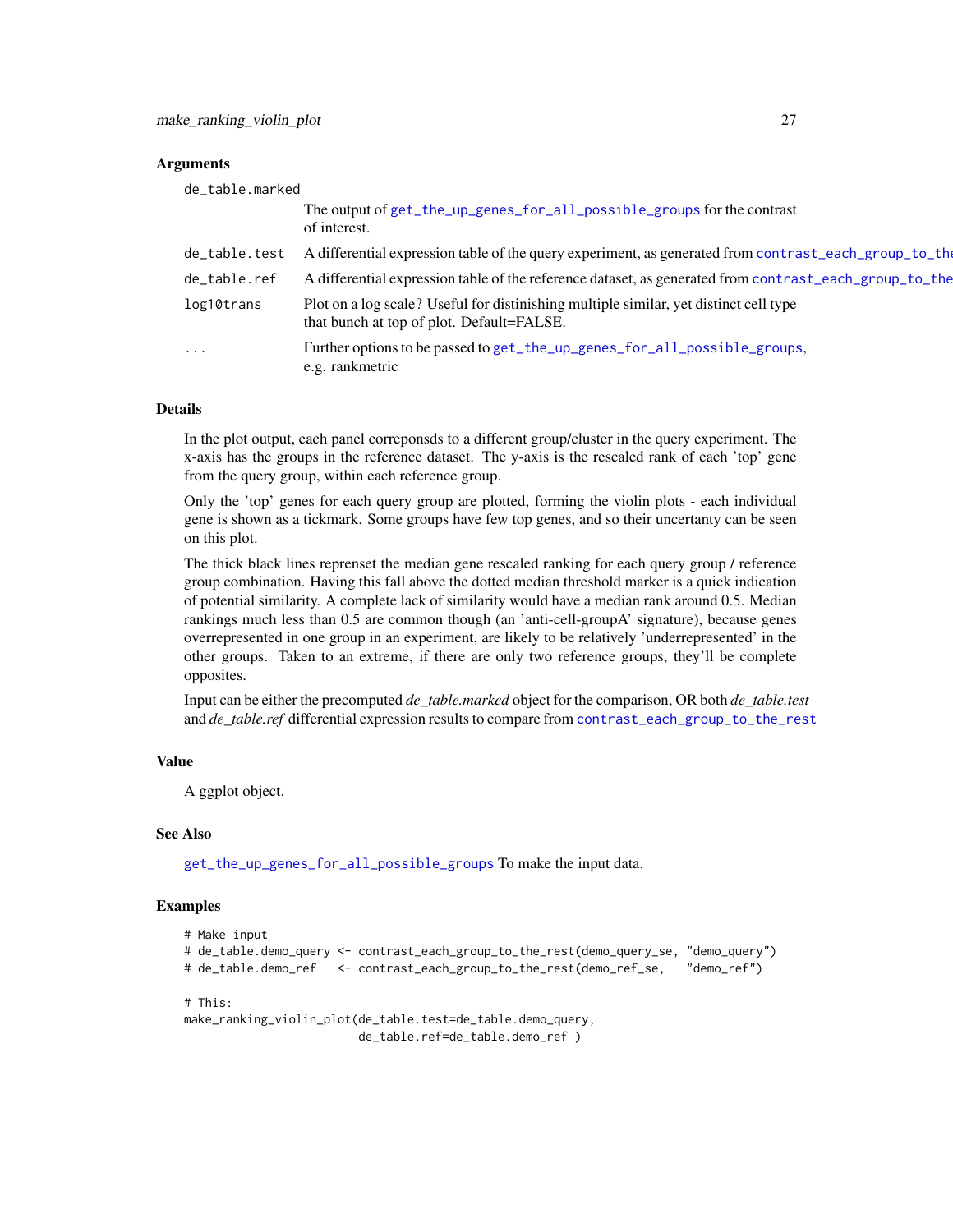```
# Is equivalent to this:
de_table.marked.query_vs_ref <-
     get_the_up_genes_for_all_possible_groups( de_table.test=de_table.demo_query,
                                               de_table.ref=de_table.demo_ref)
make_ranking_violin_plot(de_table.marked.query_vs_ref)
```
<span id="page-27-2"></span>make\_ref\_similarity\_names

*make\_ref\_similarity\_names*

## <span id="page-27-1"></span>Description

Construct some sensible labels or the groups/clusters in the query dataset, based on similarity the reference dataset.

This is a more low level/customisable version of [make\\_ref\\_similarity\\_names](#page-27-2), (would usually use that instead). Suitable for rare cases to reuse an existing **de\_table.ref.marked** object. Or use a de\_table.ref.marked table with more than one dataset present (discoraged). Or to skip the reciprocal comparison step.

#### Usage

```
make_ref_similarity_names(de_table.test, de_table.ref, pval = 0.01,
 num_steps = 5, rankmetric = "TOP100_LOWER_CI_GTE1", n = 100)
```

```
make_ref_similarity_names_using_marked(de_table.ref.marked,
  de_table.recip.marked = NA, the_test_dataset = NA,
  the_ref_dataset = NA, pval = 0.01, num_steps = 5)
```
### **Arguments**

| de_table.test | A differential expression table of the query experiment, as generated from contrast_each_group_to_the                                                                                                                                                                                                                                                                                                                                                                                                                                                                          |
|---------------|--------------------------------------------------------------------------------------------------------------------------------------------------------------------------------------------------------------------------------------------------------------------------------------------------------------------------------------------------------------------------------------------------------------------------------------------------------------------------------------------------------------------------------------------------------------------------------|
| de_table.ref  | A differential expression table of the reference dataset, as generated from contrast_each_group_to_the                                                                                                                                                                                                                                                                                                                                                                                                                                                                         |
| pval          | Differences between the rescaled ranking distribution of 'top' genes on different<br>reference groups are tested with a Mann-Whitney U test. If they are <i>significantly</i><br><i>different</i> , only the top group(s) are reported. It isn't a simple cutoff threshold as<br>it can change the number of similar groups reported. ie. A more stringent pval<br>is more likely to decide that groups are similar - which would result in multiple<br>group reporting, or no similarity at all. Unlikely that this parameter will ever<br>need to change. Default $= 0.01$ . |
| num_steps     | After ranking reference groups according to median 'top' gene ranking, how<br>many adjacent pairs to test for differences. Set to 1 to only compare each group<br>to the next, or NA to perform an all-vs-all comparison. Setting too low may<br>means it is possible to miss groups with some similarity to the reported matches<br>(similar_non_match column)). Too high (or NA) with a large number of refer-<br>ence groups could be slow. Default $= 5$ .                                                                                                                 |

<span id="page-27-0"></span>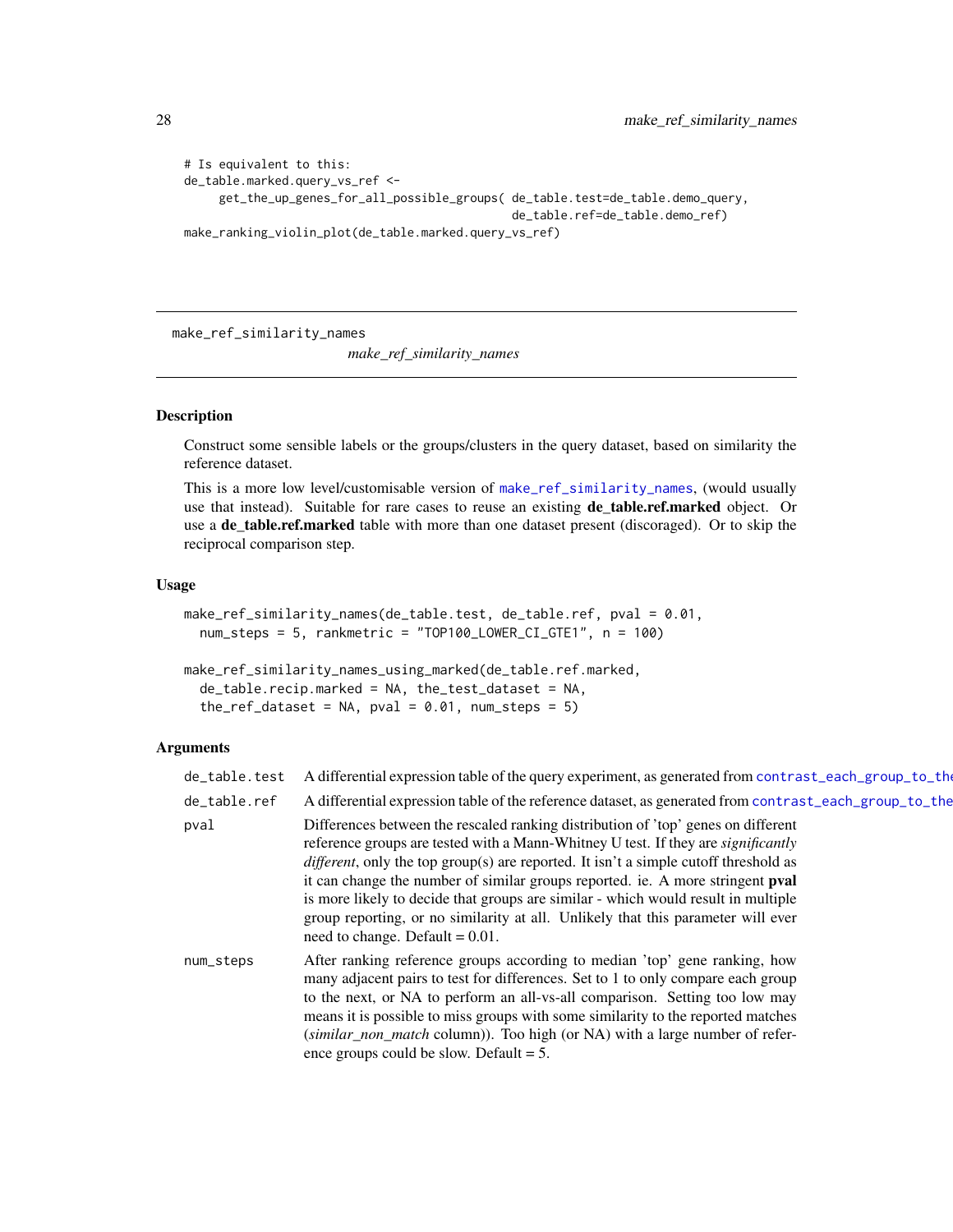<span id="page-28-0"></span>

| rankmetric            | Specifiy ranking method used to pick the 'top' genes. The default 'TOP100_LOWER_CI_GTE1'<br>picks genes from the top 100 overrepresented genes (ranked by inner 95 work<br>best for distinct cell types (e.g. tissue sample.). 'TOP100_SIG' again picks from<br>the top 100 ranked genes, but requires only statistical significance, 95 clusters<br>(e.g. PBMCs). |  |
|-----------------------|--------------------------------------------------------------------------------------------------------------------------------------------------------------------------------------------------------------------------------------------------------------------------------------------------------------------------------------------------------------------|--|
| n                     | For tweaking maximum returned genes from different ranking methods.                                                                                                                                                                                                                                                                                                |  |
| de_table.ref.marked   |                                                                                                                                                                                                                                                                                                                                                                    |  |
|                       | The output of get_the_up_genes_for_all_possible_groups for the contrast<br>of interest.                                                                                                                                                                                                                                                                            |  |
| de_table.recip.marked |                                                                                                                                                                                                                                                                                                                                                                    |  |
|                       | Optional. The (reciprocal) output of get_the_up_genes_for_all_possible_groups<br>with the test and reference datasets swapped. If omitted a reciprocal test will not<br>be done. Default $= NA$ .                                                                                                                                                                  |  |
| the_test_dataset      |                                                                                                                                                                                                                                                                                                                                                                    |  |
|                       | Optional. A short meaningful name for the experiment. (Should match test_dataset<br>column in <b>de_table.marked</b> ). Only needed in a table of more than one dataset.<br>$Default = NA$ .                                                                                                                                                                       |  |
| the_ref_dataset       |                                                                                                                                                                                                                                                                                                                                                                    |  |
|                       | Optional. A short meaningful name for the experiment. (Should match <i>dataset</i><br>column in <b>de_table.marked</b> ). Only needed in a table of more than one dataset.<br>Default $= NA$ .                                                                                                                                                                     |  |

#### Details

This function aims to report a) the top most similar reference group, if there's a clear frontrunner, b) A list of multiple similar groups if they have similar similarity, or c) 'No similarity', if there is none.

Each group is named according to the following rules. Testing for significant (smaller) differences with a one-directional Mann-Whitney U test on their rescaled ranks:

- 1. The first (as ranked by median rescaled rank) reference group is significantly more similar than the next: Report *first only*.
- 2. When comparing differences betwen groups stepwise ranked by median rescaled rank no group is significantly different to its neighbour: Report *no similarity*
- 3. There's no significant differences in the stepwise comparisons of the first N reference groups - but there is a significant difference later on : Report *multiple group similarity*

There are some further heuristic caveats:

- 1. The distribution of top genes in the last (or only) match group is tested versus a theroetical random distribution around 0.5 (as reported in *pval\_vs\_random* column). If the distribution is not significantly above random (It is possible in edge cases where there is a skewed dataset and no/few matches), *no similarity* is reported. The significnat *pval* column is left intact.
- 2. The comparison is repeated reciprocally reference groups vs the query groups. This helps sensitivity of heterogenous query groups - and investigating the reciprocal matches can be informative in these cases. If a query group doens't 'match' a reference group, but the reference group does match that query group - it is reported in the group label in brackets. e.g. *c1:th\_lymphocytes(tc\_lympocytes)*. Its even possible if there was no match (and pval = NA) e.g. emphc2:(tc\_lymphocytes)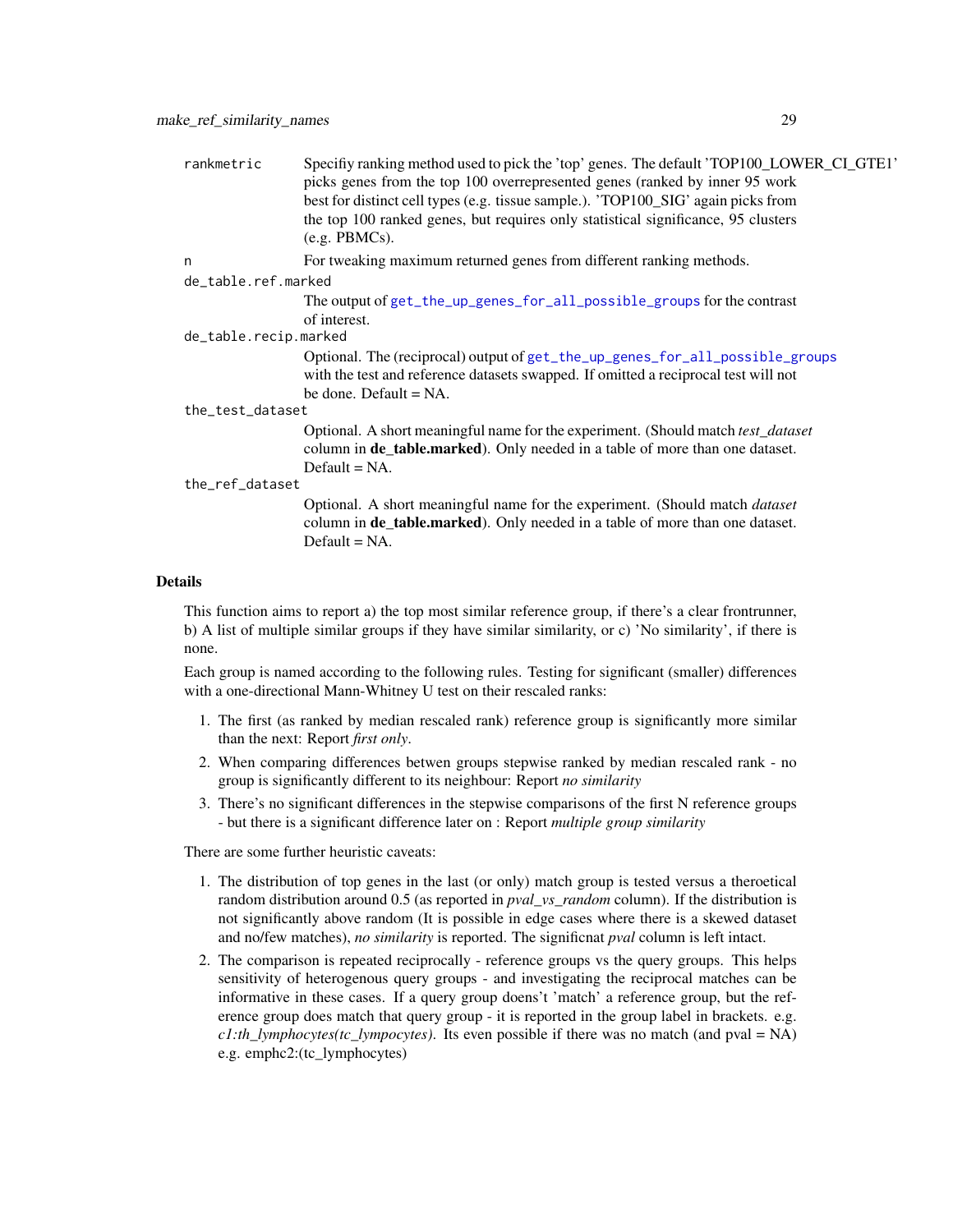The similarity is formatted into a group label. Where there are multiple similar groups, they're listed from most to least similar by their median ranks.

For instance, a query dataset of clusters c1, c2, c3 and c4 againsts a cell-type labelled reference datatset might get names like: E.g.

- c1:macrophage
- c2:endotheial|mesodermal
- c3:no\_similarity
- c4:mesodermal(endothelial)

Function make\_ref\_similarity\_names is a convenience wrapper function for make\_ref\_similarity\_names\_from\_marke It accepts two 'de\_table' outputs of function contrast\_each\_group\_to\_the\_rest to compare and handles running [get\\_the\\_up\\_genes\\_for\\_all\\_possible\\_groups](#page-19-1). Sister function make\_ref\_similarity\_names\_from\_ma may (rarely) be of use if the **de\_table.marked** object has already been created, or if reciprocal tests are not wanted.

#### Value

A table of automagically-generated labels for each query group, given their similarity to reference groups.

The columns in this table:

- test\_group : Query group e.g. "c1"
- shortlab : The cluster label described above e.g. "c1:macrophage"
- pval : If there is a similarity flagged, this is the P-value from a Mann-Whitney U test from the last 'matched' group to the adjacent 'non-matched' group. Ie. If only one label in shortlab, this will be the first of the stepped\_pvals, if there are 2, it will be the second. If there is 'no\_similarity' this will be NA (Because there is no confidence in what is the most appropriate of the all non-significant stepped pvalues.).
- stepped\_pvals : P-values from Mann-Whitney U tests across adjacent pairs of reference groups ordered from most to least similar (ascending median rank). ie. 1st-2nd most similar first, 2nd-3rd, 3rd-4th e.t.c. The last value will always be NA (no more reference group). e.g. refA:8.44e-10,refB:2.37e-06,refC:0.000818,refD:0.435,refE:0.245,refF:NA
- pval\_to\_random : P-value of test of median rank (of last matched reference group) < random, from binomial test on top gene ranks (being  $< 0.5$ ).
- matches : List of all reference groups that 'match', as described, except it also includes (rare) examples where pval\_to\_random is not significant. "|" delimited.
- reciprocal\_matches : List of all reference groups that flagged test group as a match when directon of comparison is reversed. (significant pval and pval\_to\_random). "|" delimited.
- similar\_non\_match: This column lists any reference groups outside of shortlab that are not signifcantly different to a reported match group. Limited by *num\_steps*, and will never find anything if num\_steps==1. "|" delimited. Usually NA.
- similar\_non\_match\_detail : P-values for any details about similar\_non\_match results. These p-values will always be non-significant. E.g. " $A > C$  (p=0.0214,n.s)". "I" delimited. Usually NA.
- differences\_within : This feild lists any pairs of reference groups in shortlab that are significantly different. "|" delimited. Usually NA.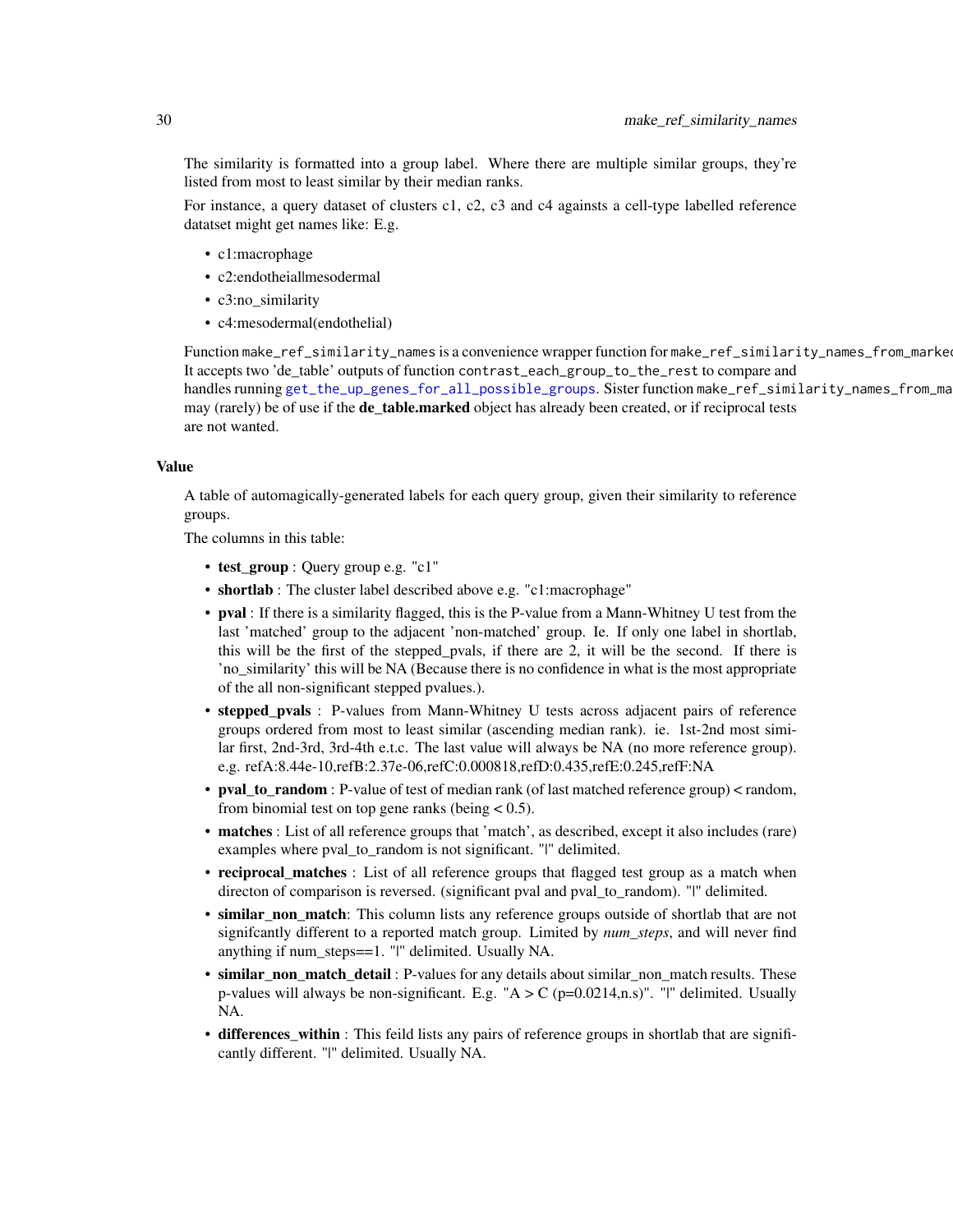#### <span id="page-30-0"></span>Functions

• make\_ref\_similarity\_names\_using\_marked: Construct some sensible cluster labels, but using a premade marked table.

#### See Also

```
contrast_each_group_to_the_rest For preparing de_table input
```
[get\\_the\\_up\\_genes\\_for\\_all\\_possible\\_groups](#page-19-1) To prepare the de\_table.ref.marked input.

## Examples

```
# Make input
# de_table.demo_query <- contrast_each_group_to_the_rest(demo_query_se, "demo_query")
# de_table.demo_ref <- contrast_each_group_to_the_rest(demo_ref_se, "demo_ref")
make_ref_similarity_names(de_table.demo_query, de_table.demo_ref)
make_ref_similarity_names(de_table.demo_query, de_table.demo_ref, num_steps=3)
make_ref_similarity_names(de_table.demo_query, de_table.demo_ref, num_steps=NA)
# Make input
# de_table.demo_query <- contrast_each_group_to_the_rest(demo_query_se, "demo_query")
# de_table.demo_ref <- contrast_each_group_to_the_rest(demo_ref_se, "demo_ref")
de_table.marked.query_vs_ref <- get_the_up_genes_for_all_possible_groups(
     de_table.demo_query, de_table.demo_ref)
de_table.marked.reiprocal <- get_the_up_genes_for_all_possible_groups(
     de_table.demo_ref, de_table.demo_query)
make_ref_similarity_names_using_marked(de_table.marked.query_vs_ref,
                                       de_table.marked.reiprocal)
```
make\_ref\_similarity\_names\_using\_marked(de\_table.marked.query\_vs\_ref)

<span id="page-30-1"></span>make\_ref\_similarity\_names\_for\_group *make\_ref\_similarity\_names\_for\_group*

#### **Description**

Internal function, called by make\_ref\_similarity\_names\_using\_marked for each group.

```
make_ref_similarity_names_for_group(the_test_group, mwtest_res_table,
  de_table.ref.marked, reciprocal_matches = NA, the_test_dataset,
  the_ref_dataset, the_pval)
```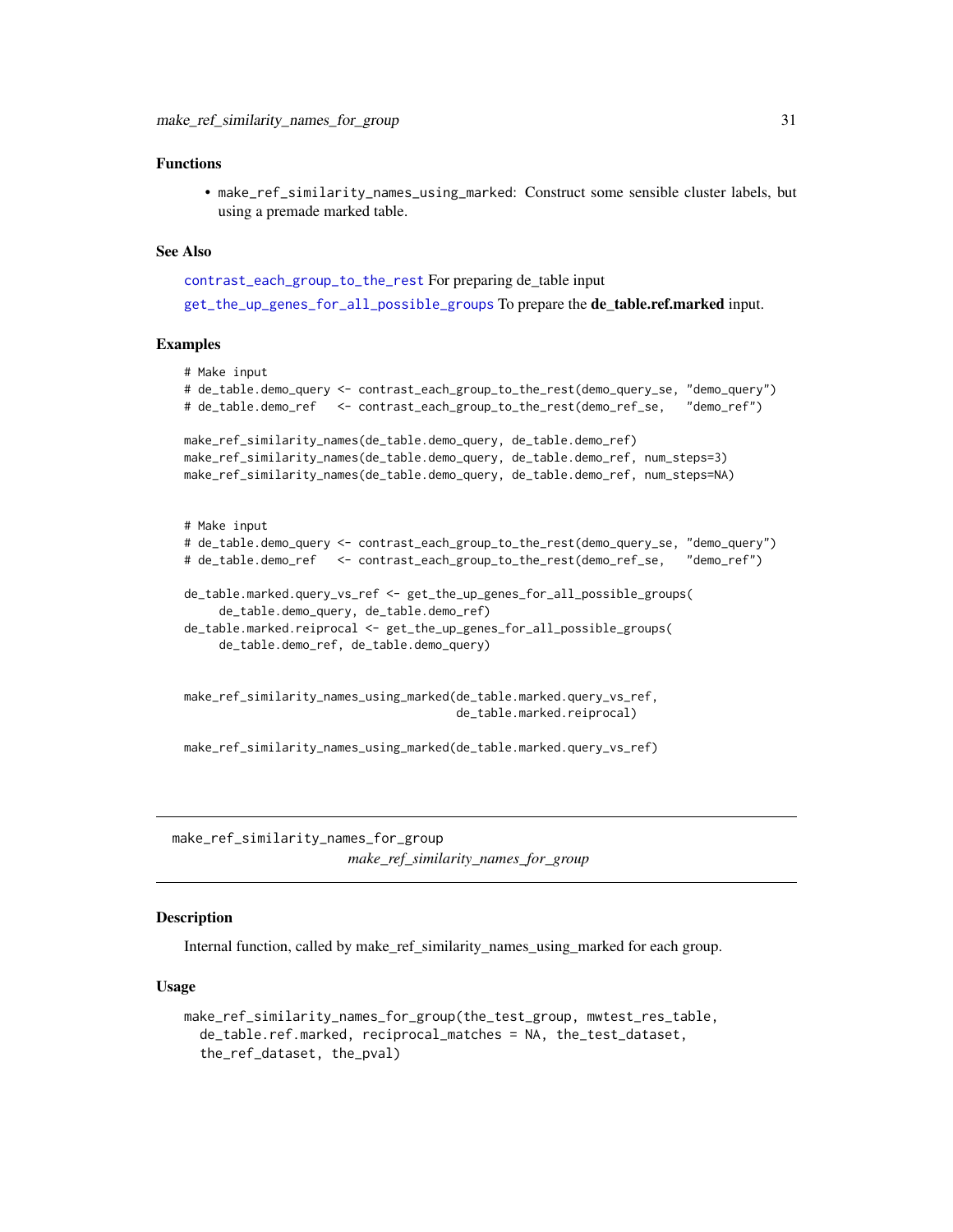<span id="page-31-0"></span>

|                  |                     | the_test_group Query group to make name for                                                                                                             |
|------------------|---------------------|---------------------------------------------------------------------------------------------------------------------------------------------------------|
|                  | mwtest_res_table    |                                                                                                                                                         |
|                  |                     | Mann-whitney test results as constructed in make_ref_similarity_names_using_marked                                                                      |
|                  | de table.ref.marked |                                                                                                                                                         |
|                  |                     | The output of get_the_up_genes_for_all_possible_groups for the contrast<br>of interest.                                                                 |
|                  | reciprocal_matches  |                                                                                                                                                         |
|                  |                     | Simplified table of reciprocal matches prepared within make_ref_similarity_names_using_marked.<br>If omitted no reciprocal matching done. Default = NA. |
| the_test_dataset |                     |                                                                                                                                                         |
|                  |                     | A short meaningful name for the experiment. (Should match test_dataset col-<br>umn in de_table.marked)                                                  |
| the ref dataset  |                     |                                                                                                                                                         |
|                  |                     | A short meaningful name for the experiment. (Should match <i>dataset</i> column in<br>de_table.marked)                                                  |
|                  | the_pval            | pval as per make_ref_similarity_names_using_marked                                                                                                      |

## Value

A tibble with just one group's labelling information, as per [make\\_ref\\_similarity\\_names\\_using\\_marked](#page-27-1)

## See Also

[make\\_ref\\_similarity\\_names\\_using\\_marked](#page-27-1) Only place that uses this function, details there.

run\_pair\_test\_stats *run\_pair\_test\_stats*

## Description

Internal function to compare the distribution of a query datasets 'top' genes between two different reference datasete groups with a Mann–Whitney U test. One directional test if groupA median < group B.

```
run_pair_test_stats(de_table.ref.marked, the_test_group, groupA, groupB,
 enforceAgtB = TRUE)
```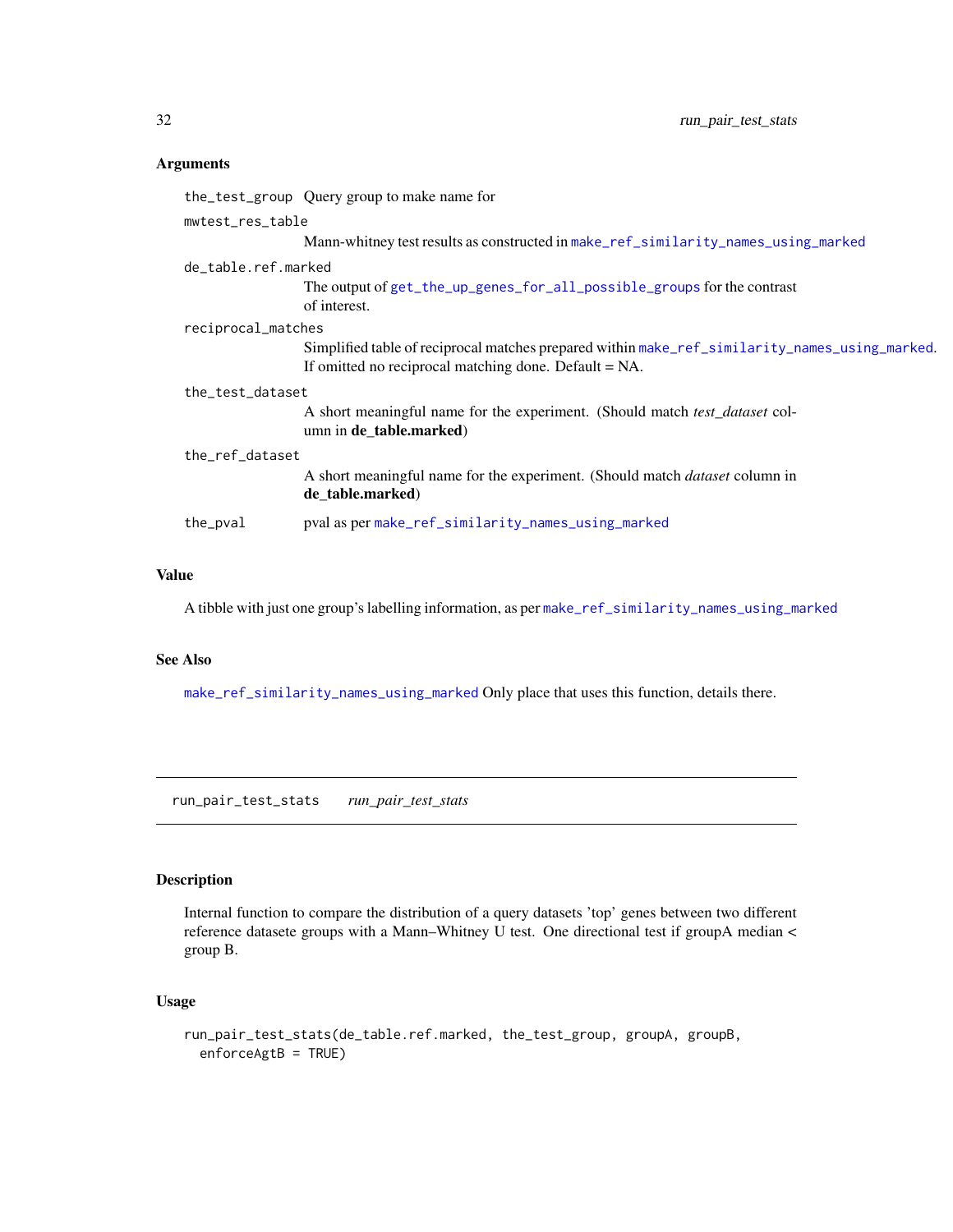<span id="page-32-0"></span>

| de_table.ref.marked |                                                                                         |
|---------------------|-----------------------------------------------------------------------------------------|
|                     | The output of get_the_up_genes_for_all_possible_groups for the contrast<br>of interest. |
|                     | the_test_group Name of the test group in query dataset.                                 |
| groupA              | One of the reference group names                                                        |
| groupB              | Another of the reference group names                                                    |
| enforceAgtB         | Do a one tailed test of A 'less' B (more similar)? Or two-tailed. Default $=$<br>TRUE.  |

## Details

For use by make\_ref\_similarity\_names\_using\_marked

## Value

A tibble of wilcox / man-whitneyU test results for this contrast.

## See Also

[make\\_ref\\_similarity\\_names\\_using\\_marked](#page-27-1)

<span id="page-32-1"></span>subset\_cells\_by\_group *subset\_cells\_by\_group*

## Description

Utility function to randomly subset very large datasets (that use too much memory). Specify a maximum number of cells to keep per group and use the subsetted version to analysis.

## Usage

subset\_cells\_by\_group(dataset\_se, n.group = 1000)

## Arguments

| dataset se | Summarised experiment object containing count data. Also requires 'ID' and |
|------------|----------------------------------------------------------------------------|
|            | 'group' to be set within the cell information.                             |
| n.group    | How many cells to keep for each group. Default $= 1000$                    |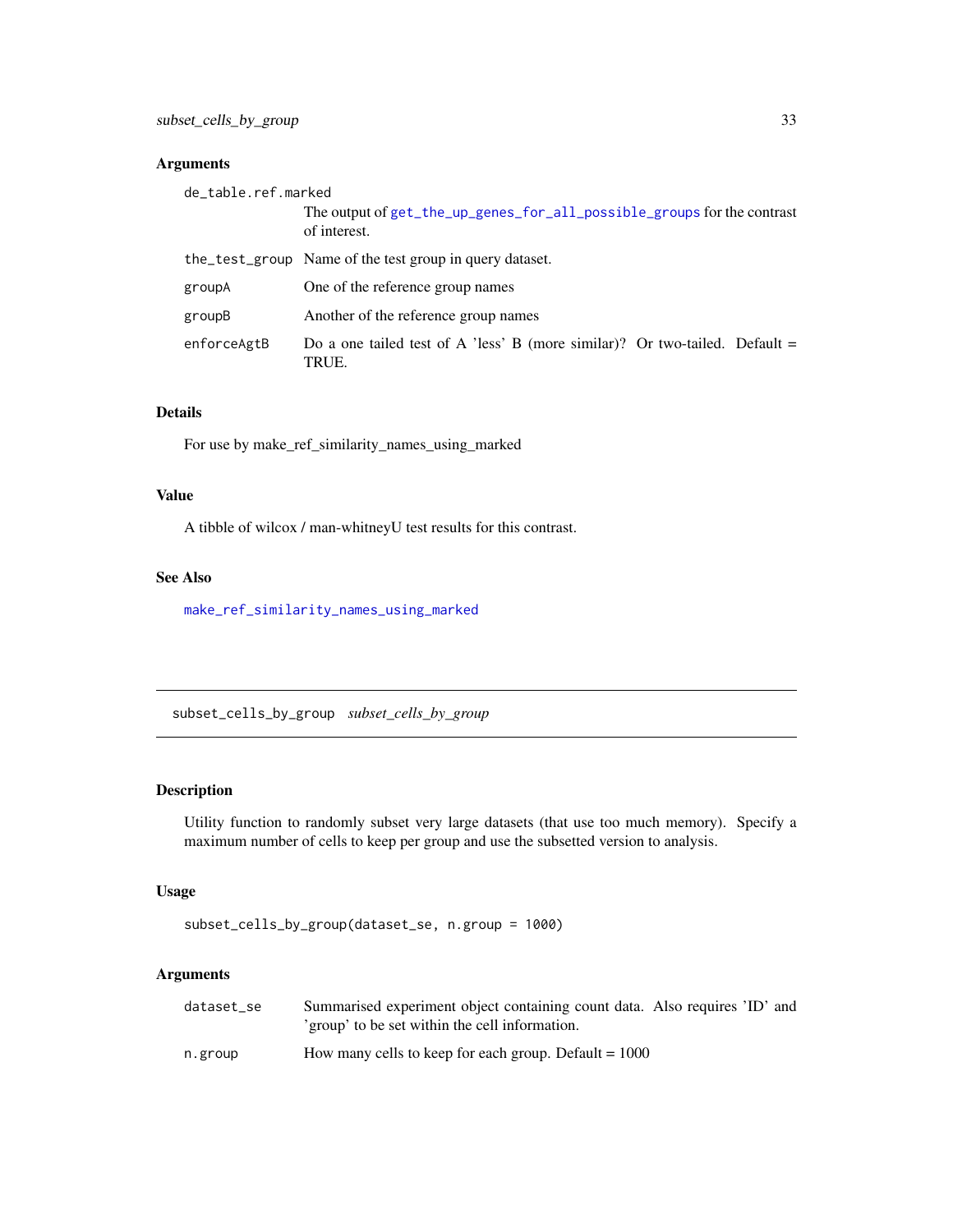## Details

The resulting differential expression table *de\_table* will have reduced statistical power. But as long as enough cells are left to reasonably accurately calculate differnetial expression between groups this should be enough for celaref to work with.

Also, this function will lose proportionality of groups (there'll be *n.groups* or less of each). Consider using the n.group/n.other parameters in *contrast\_each\_group\_to\_the\_rest* or *contrast\_the\_group\_to\_the\_rest* - which subsets non-group cells independantly for each group. That may be more approriate for tissue type samples which would have similar compositions of cells.

So this function is intended for use when either; the proportionality isn't relevant (e.g. FACs purified cell populations), or, the data is just too big to work with otherwise.

Cells are randomly sampled, so set the random seed (with *set.seed()*) for consistant results across runs.

#### Value

*dataset\_se* A hopefully more managably subsetted version of the inputted dataset\_se.

## See Also

[contrast\\_each\\_group\\_to\\_the\\_rest](#page-1-1) For alternative method of subsetting cells proportionally.

#### Examples

dataset\_se.30pergroup <- subset\_cells\_by\_group(demo\_query\_se, n.group=30)

subset\_se\_cells\_for\_group\_test *subset\_se\_cells\_for\_group\_test*

## Description

This function for use by [contrast\\_each\\_group\\_to\\_the\\_rest](#page-1-1) downsamples cells from a summarizedExperiment (*dataset\_se*) - keeping n.group (or all if fewer) cells from the specified group, and n.other from the rest. This maintains the proportions of cells in the 'other' part of the differential expression comparisons.

```
subset_se_cells_for_group_test(dataset_se, the_group, n.group = Inf,
 n.other = n.group * 5)
```
<span id="page-33-0"></span>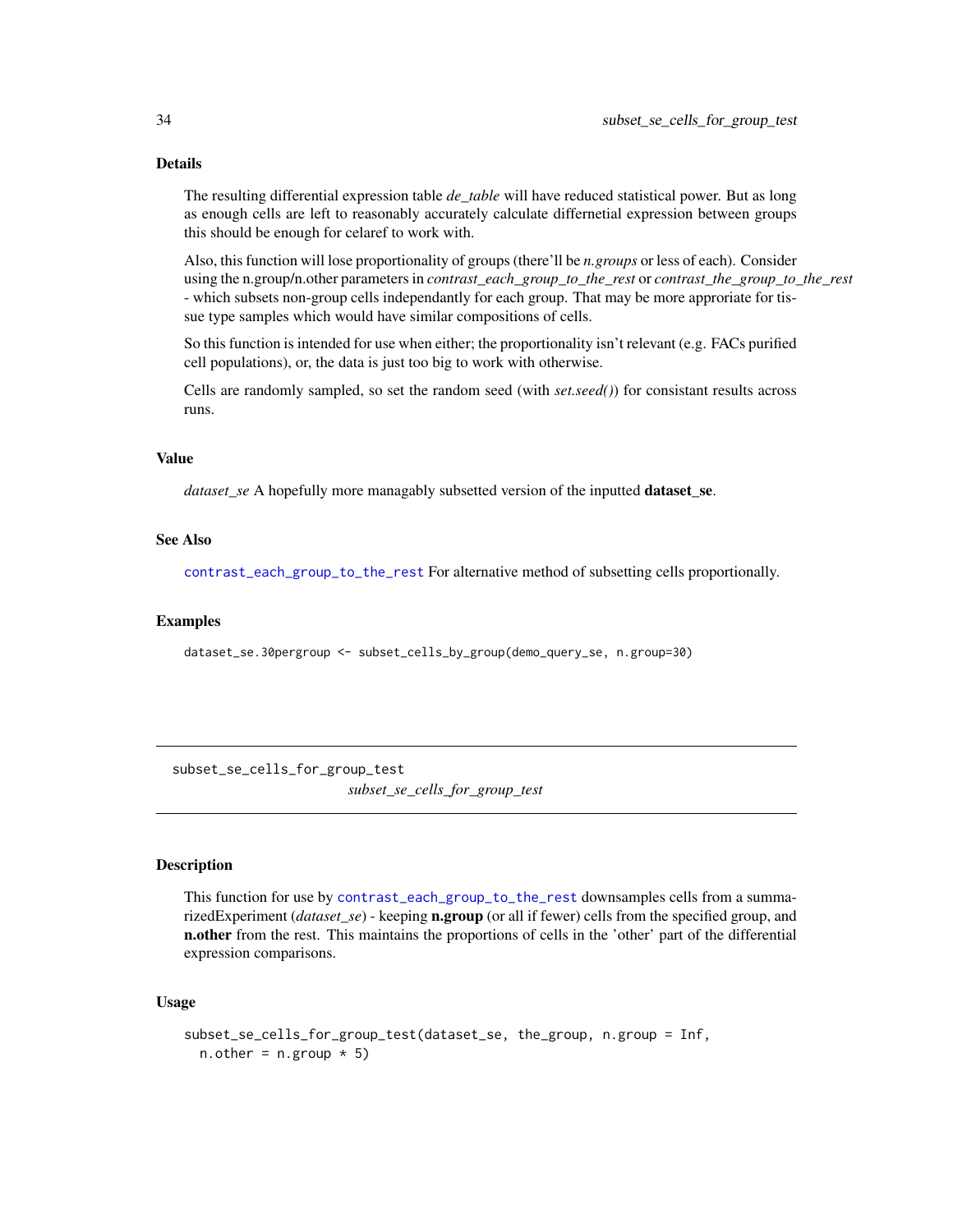<span id="page-34-0"></span>

| dataset_se | Summarised experiment object containing count data. Also requires 'ID' and<br>'group' to be set within the cell information. |
|------------|------------------------------------------------------------------------------------------------------------------------------|
| the_group  | The group being subsetted for                                                                                                |
| n.group    | How many cells to keep for each group. Default $=$ Inf                                                                       |
| n.other    | How many cells to keep from everything not in the group. Default $=$ <b>n.group</b> $*$                                      |

#### Details

Cells are randomly sampled, so set the random seed (with *set.seed()*) for consistant results across runs.

## Value

*dataset\_se* A hopefully more managably subsetted version of the inputted dataset\_se

#### See Also

Calling function [contrast\\_each\\_group\\_to\\_the\\_rest](#page-1-1)

[subset\\_cells\\_by\\_group](#page-32-1) Exported function for subsetting each group independantly upfront. (For when this approach is still unmanageable)

trim\_small\_groups\_and\_low\_expression\_genes *trim\_small\_groups\_and\_low\_expression\_genes*

#### Description

Filter and return a SummarizedExperiment object (dataset\_se) by several metrics:

- Cells with at least min lib size total reads.
- Genes expressed in at least min\_detected\_by\_min\_samples cells, at a threshold of min\_reads\_in\_sample per cell.
- Remove entire groups (clusters) of cells where there are fewer than min\_group\_membership cells in that group.

```
trim_small_groups_and_low_expression_genes(dataset_se,
 min_lib_size = 1000, min_group_membership = 5,
 min_reads_in_sample = 1, min_detected_by_min_samples = 5)
```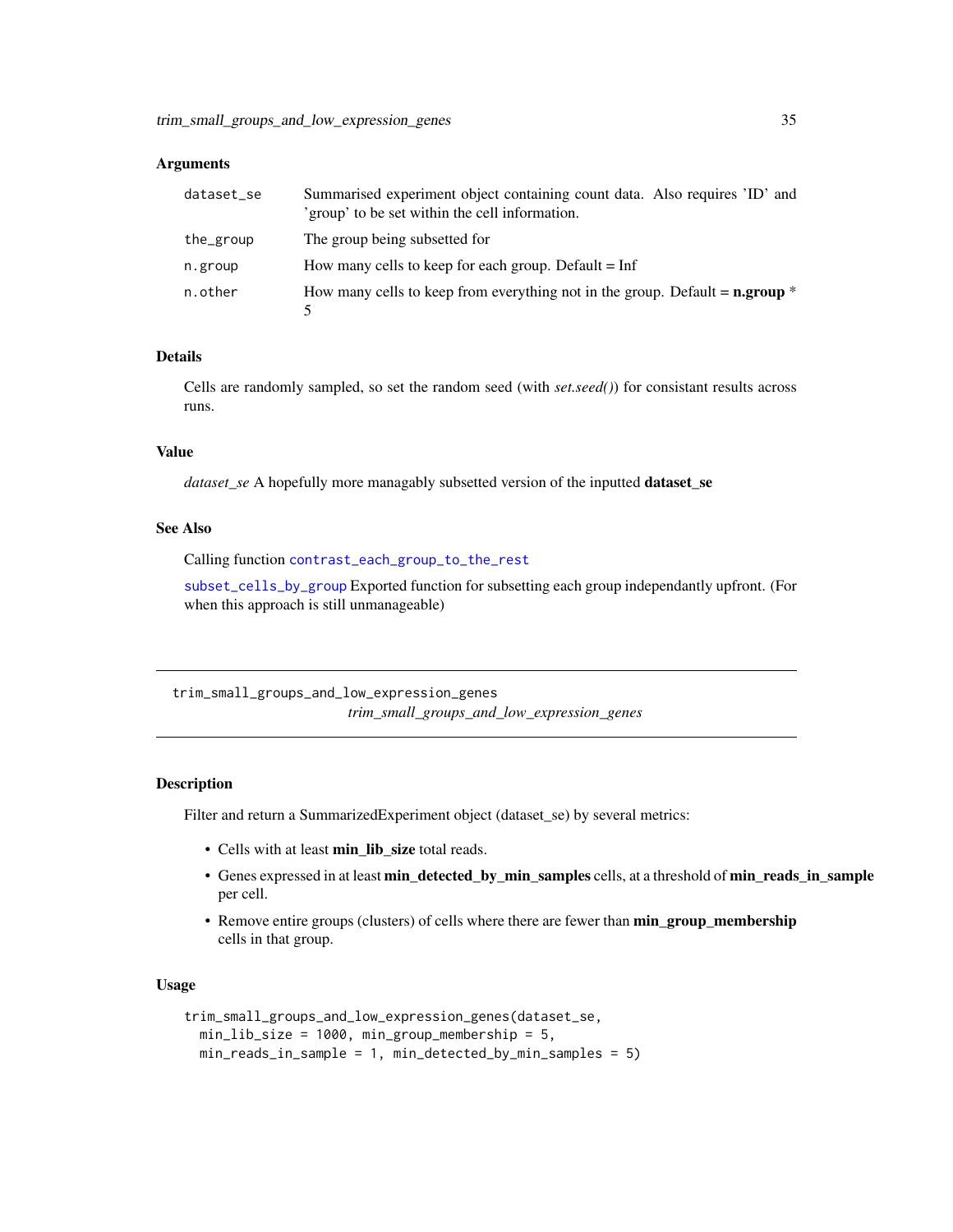| dataset_se                  | Summarised experiment object containing count data. Also requires 'ID' and<br>'group' to be set within the cell information (see coldata()) |
|-----------------------------|---------------------------------------------------------------------------------------------------------------------------------------------|
| min_lib_size                | Minimum library size. Cells with fewer than this many reads removed. Default<br>$= 1000$                                                    |
| min_group_membership        |                                                                                                                                             |
|                             | Throw out groups/clusters with fewer than this many cells. May change with<br>experiment size. Default $= 5$                                |
| min_reads_in_sample         |                                                                                                                                             |
|                             | Require this many reads to consider a gene detected in a sample. Default $= 1$                                                              |
| min_detected_by_min_samples |                                                                                                                                             |
|                             | Keep genes detected in this many samples. May change with experiment size.<br>Default $= 5$                                                 |

## Details

If it hasn't been done already, it is highly reccomended to use this function to filter out genes with no/low total counts (especially in single cell data, there can be many) - without expression they are not useful and may reduce statistical power.

Likewise, very small groups (<5 cells) are unlikely to give useful results with this method. And cells with abnormally small library sizes may not be desireable.

Of course 'reasonable' thresholds for filtering cells/genes are subjective. Defaults are moderately sensible starting points.

#### Value

A filtered dataset\_se, ready for use.

## Examples

```
demo_query_se.trimmed <-
  trim_small_groups_and_low_expression_genes(demo_query_se)
demo_query_se.trimmed2 <-
  trim_small_groups_and_low_expression_genes(demo_ref_se,
```

```
min_group_membership = 10)
```